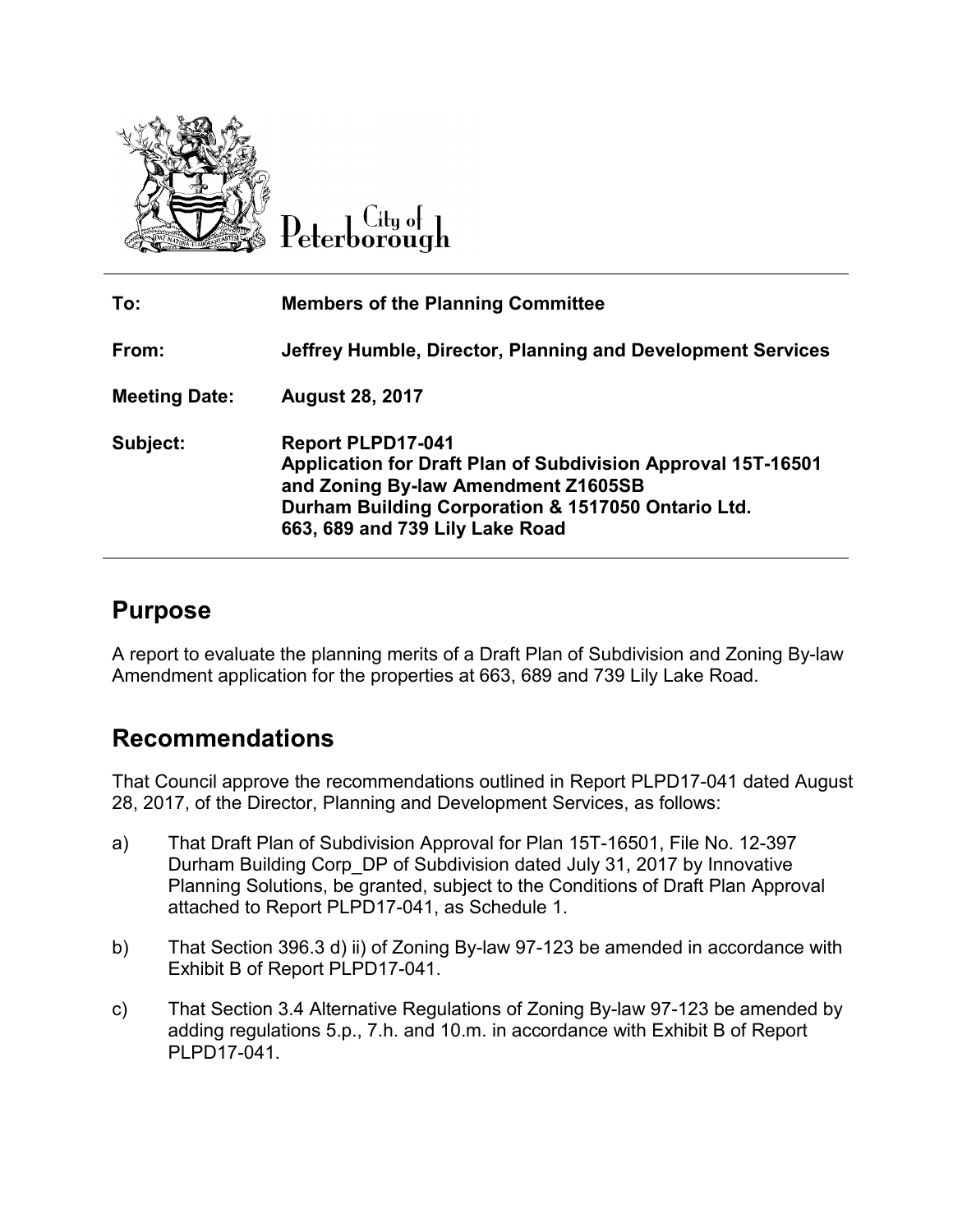- d) That Section 3.9 Exceptions of Zoning By-law 97-123 be amended by adding exceptions 315, 316, 317 and 318 in accordance with Exhibit B of Report PLPD17- 041.
- e) That the subject property be rezoned from from A.2(Smith), A.2-158(Smith), A.2- 211(Smith) and H(Smith) to SP.366,3n,5o,11j-315-318 – 'H', SP.366,3n,5o,11j-308-315-318 – 'H', R.1,1r,2r,5o,10m,11j-315 – 'H', R.1,5e,10m,11j-315 – 'H', R.1,1m,2m,5e,10m,11j-315 – 'H', SP.365,5p,7h-'H', SP.365,5p,7h-316 – 'H' – Residential Districts, SP.95,11m-317 – 'H' – Commercial District, PS.2 – 'H' – Public Service District, OS.1, and OS.2 – Open Space Districts in accordance with the Draft Plan of Subdivision and Exhibit B of Report PLPD17-041.
- f) That the City of Peterborough Utility Services Department Service Locations and Cross Sections attached to Report PLPD17-041 as Exhibit C be approved.

## **Budget and Financial Implications**

External road improvements will be required to accommodate full build-out of the proposed draft plan of subdivision and the Lily Lake Secondary Plan area. Depending on the outcome of the City's planning process for The Parkway, it is possible that the ultimate road improvements, which are expected to be subject to Class Environmental Assessment (EA) requirements, may not be identified in the Major Transportation Plan, may not be referenced in the City-wide Development Charge Background Study (Hemson Consulting, August, 2014), and may therefore not be included in the City-wide engineering services development charge.

The 2014 City-Wide Development Charge Background Study did anticipate a number of external road improvements related to the Lily Lake planning area, however, those projects are not considered eligible for development charge funding during the 2015 to 2031 period. Some of these anticipated improvements include signalization of the Lily Lake Road/Fairbairn Street intersection and urbanization/widening of Fairbairn Street, north of The Parkway. Accordingly, should any of these projects be required to accommodate growth in the Lily Lake Area, the City will need to review the City-wide Development Charge to ensure these projects are included in the calculation. This review could occur in 2019 when the City-wide Development Charge is scheduled for review.

Additionally, should other road improvements be required in lieu of The Parkway, staff will need to ensure that such improvements are included in the City-wide Development Charge By-law calculation. Implementation of road improvements in lieu of The Parkway may be eligible for funding from development charge funds collected for The Parkway, however the City-wide Development Charge will need to be updated to ensure that appropriate funds are being collected for the projects given that their collective cost may differ from that of The Parkway. Such an update can only occur once the City has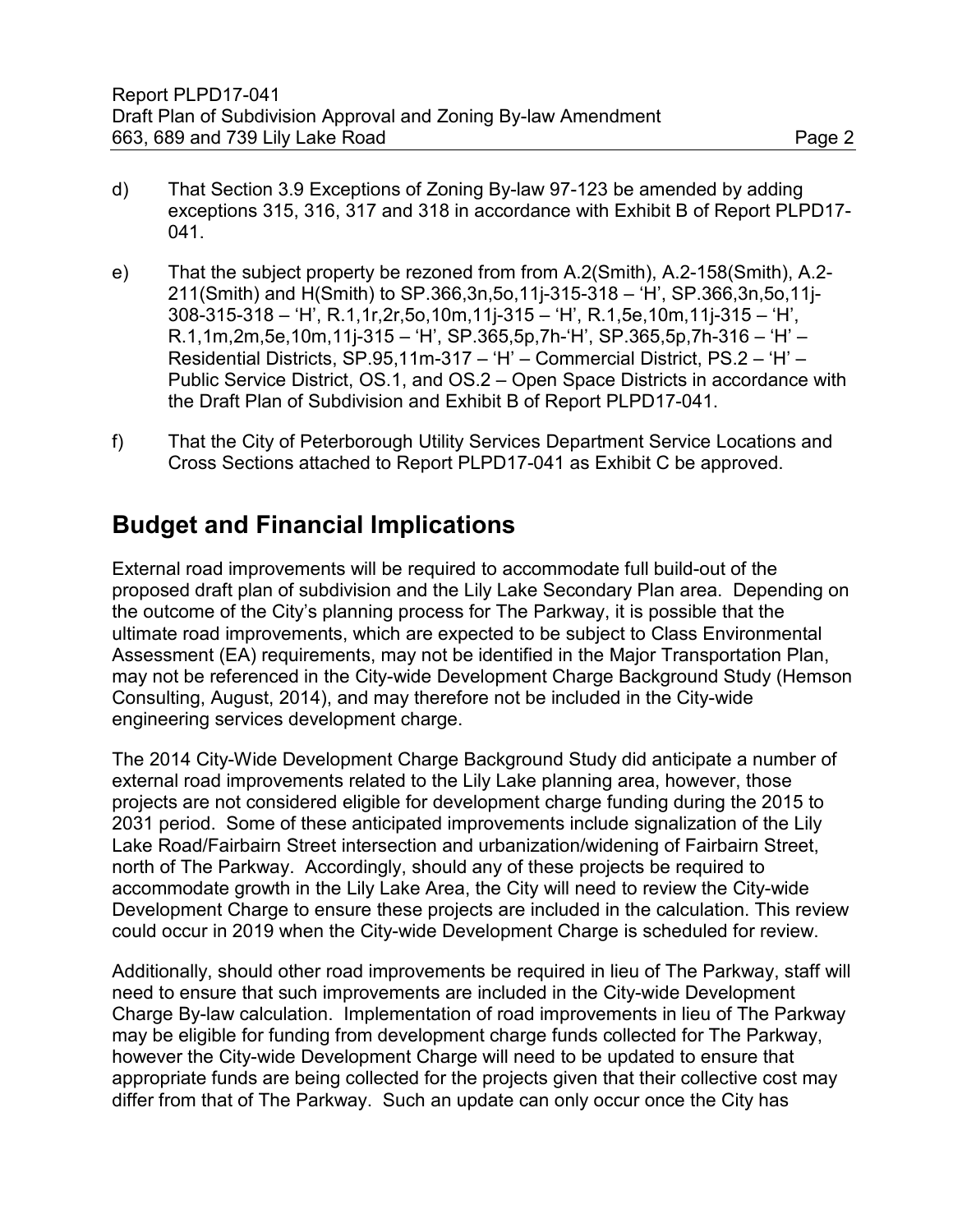determined the fate of The Parkway and, if necessary, has identified the required alternatives to The Parkway and their cost. If this information is not available in 2019 for the next scheduled City-wide Development Charge review, staff may need to review the development charge again once the information is available.

Should external road improvements be required prior to their inclusion in the City-Wide Development Charge By-law and an approved capital budget, development proponents will be required to front-end the work and will be eligible for reimbursement once the projects are included in the development charge calculation and an approved capital budget.

Presently, the Lily Lake Area Specific Development Charge includes a component that is intended to fund the creation of centralized stormwater management facilities. Based on the preliminary stormwater management plan prepared by the Applicant, it is possible that all stormwater management facilities in the Lily Lake Planning Area will be designed to serve only the lands on which they are situated. Should this be the case, the Applicant will be eligible to receive development charge funding for their stormwater management facilities.

# **Background**

The subject lands are approximately 114.8 hectares (284 acres) in size. The lands consist of three farm properties that are located along the south side of Lily Lake Road, at the north-west limit of the City. The lands are bounded by the City limit and the Jackson Creek East Provincially Significant Wetland (PSW) (including Lily Lake) to the west, Jackson Creek and its associated valley to the south, Lily Lake Road to the north, and adjacent rural/agricultural properties to the east. The site is approximately 700 metres west of the intersection of Fairbairn Street and Lily Lake Road and approximately 1.5km east of the intersection of Lily Lake Road and Ackison Road.

The lands extend south from Lily Lake Road to Jackson Creek, and they abut a rural residential property and a draft approved plan of subdivision to the east (File No. 15T-14502), and wetlands to the west. The Trans-Canada Trail is located at the south limit of the property, along Jackson Creek, within the Jackson Creek Valley, while the abutting rural and agricultural properties to the west and north of Lily Lake Road are located within the Township of Selwyn.

Presently, the subject properties are primarily agricultural in use. The site contains the west half of a drumlin near its centre. Consequently, most of the lands slope either in southwesterly direction toward the Jackson Creek Valley or in a northwesterly direction toward the Jackson Creek East PSW. An unnamed creek exists at the north limit of the property, along Lily Lake Road, that flows westerly to the Jackson Creek East PSW.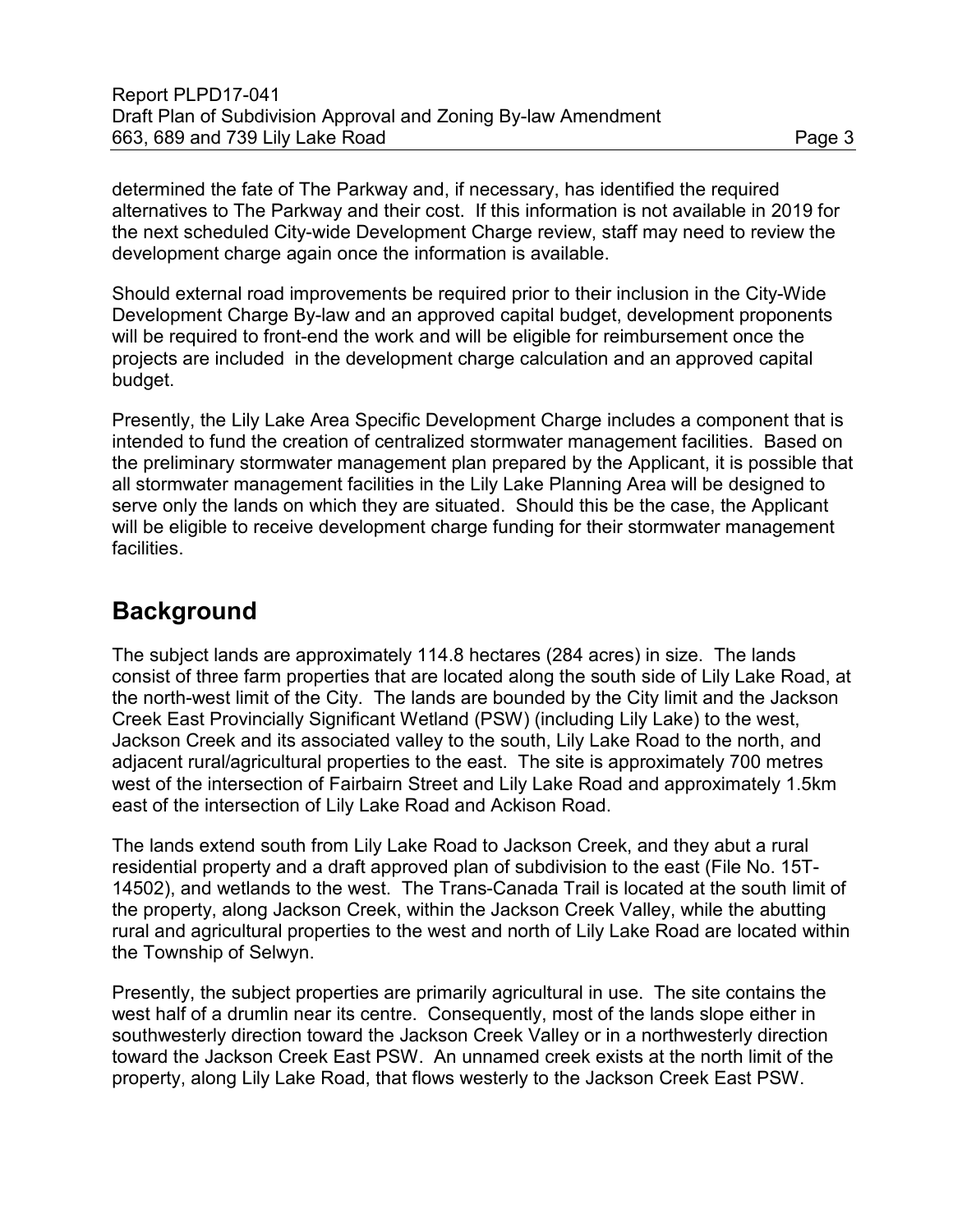The majority of the lands located above the Jackson Creek Valley are designated for Low and Medium Density Residential uses on Schedule R – Lily Lake Secondary Plan of the Official Plan. The south, southwest, and north perimeters of the site are designated as Major Open Space on the Lily Lake Secondary Plan and the northwest corner of the site is identified as being located within 120 metres of a Provincially Significant Wetland. Additional uses designated on Schedule R for the lands include Medium-High Density Residential, Local Commercial, Public Service, and Parkland. The lands are recognized as Designated Greenfield Area on Schedule A1 – City Structure of the Official Plan in accordance with the provincial Growth Plan for the Greater Golden Horseshoe.

Pursuant to Section 51(25) of the Planning Act, Council has the authority to impose conditions to the approval of a plan of subdivision that are reasonable and have regard to the nature of the development proposed. Issues identified through the application review process that cannot be addressed specifically through the draft plan design or the Zoning By-law will be imposed as conditions of Draft Plan Approval. The proposed conditions of Draft Plan Approval for this development are detailed in Schedule 1. These conditions must be satisfied before the City can grant Final Approval to the plan of subdivision or any phase thereof. Once Final Approval is granted, the developer would be permitted to register the plan with the Land Registry Office and to begin selling individual lots.

### **Proposed Draft Plan of Subdivision**

As illustrated in Exhibit A attached hereto, the Applicant is proposing a residential subdivision comprised of 861 single-detached dwellings with typical lot widths of 10.6m (35 feet), 12.2m (40 feet) and 15.2m (50 feet) and typical lot depths of 30m to 34m (100 to 111 feet). Additionally, the plan proposes the development of 441 street-fronting townhomes with a typical lot width of 6m (20 feet), and five blocks for medium-high density residential buildings (approximately 442 units).

Proposed non-residential uses include a local commercial plaza site that may accommodate up to 2000 square metres of commercial floor space, three parkettes located near the north, west and east limits of the site (1.11 ha or 2.7 acres in total), a 2.16 ha (5.35 acre) park located near the centre of the site and adjacent to a 2.58 ha (6.4 acre) block for an elementary school. The plan proposes to establish three trail corridors through the heart of the development lands: a north-south trail at the east limit of the site in conjunction with adjacent lands, a north-south trail near the centre of the neighourhood, and an east-west roadside trail extending from the west limit of the property to the park/school site. Additionally, the application proposes a trail connection between the site and the Trans-Canada Trail through adjacent lands that are optioned by the Applicant in the Township of Selwyn.

The proposed local streets are illustrated as 18.5m (60.7 feet) wide road allowances and are generally laid out in a grid pattern. Two collector streets, Streets 'AA' and 'BB' enter the site from Lily Lake Road. These streets are illustrated as a 26m (85 feet) wide road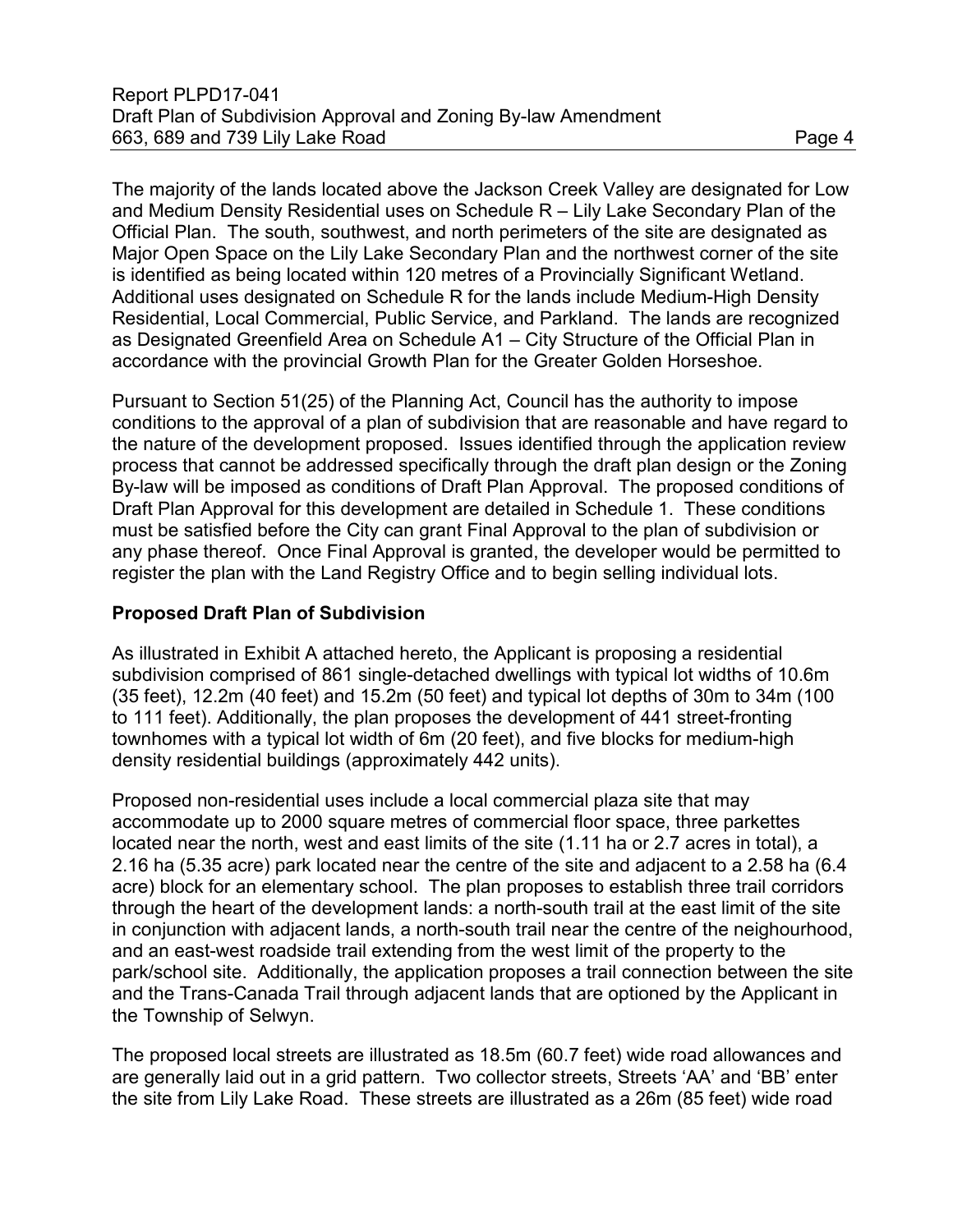allowances along with collector street 'CC' which travels east-west between Streets 'AA' and 'BB' and connects to the adjacent lands to the east. South of Street 'CC', Streets 'AA' and 'BB' transition to a 23m (75.4 feet) road allowance and they lead to a second east-west collector street, Street 'FF', that also connects to the adjacent lands to the east. All collector streets within the plan are to be designed and built with on-street cycling facilities while all streets within the development are to have sidewalks or a combination of sidewalk and trail on both sides (unless exempted by the City's sidewalk policy).

Most of the planned higher density uses within the site are situated along Street 'CC' that will connect to the lands to the east where similar uses are planned. Together, these uses are intended to form a neighbourhood core along Street 'CC' consisting of a mix of medium density residential uses and local commercial uses.

Stormwater management for the site is proposed to be accommodated in two wet ponds located at the south limit of the property, adjacent to the Jackson Creek Valley, and at the west limit of the property, on lands situated in the Township of Selwyn.

Sanitary wastewater must be conveyed to the Parkhill Road Sewage Pumping Station located on Parkhill Road, near, Ravenwood Drive. To achieve this, the Applicant proposes to establish two sanitary sewer outlets for the site: one located at the west limit of the site that would cross adjacent lands in the Township of Selwyn to the west to join an existing trunk sewer located within the Trans-Canada Trail, and the other located at the south limit of the site that would descend into the Jackson Creek Valley to join the same trunk sewer.

Water must be extended to the site from an existing reservoir located along Towerhill Road, east of Fairbairn Street. The Applicants propose to extend a trunk watermain along Towerhill Road/Lily Lake Road, to the site that would then allow for the creation of a local distribution system within the plan.

An application for Official Plan amendment has been approved by the County of Peterborough (File No. 15OP-13007) and an application for Zoning By-law amendment has been approved by the Township of Selwyn (File No. C-02-13) to facilitate the development of the proposed western stormwater management pond, trail and sanitary sewer on the adjacent lands within the Township.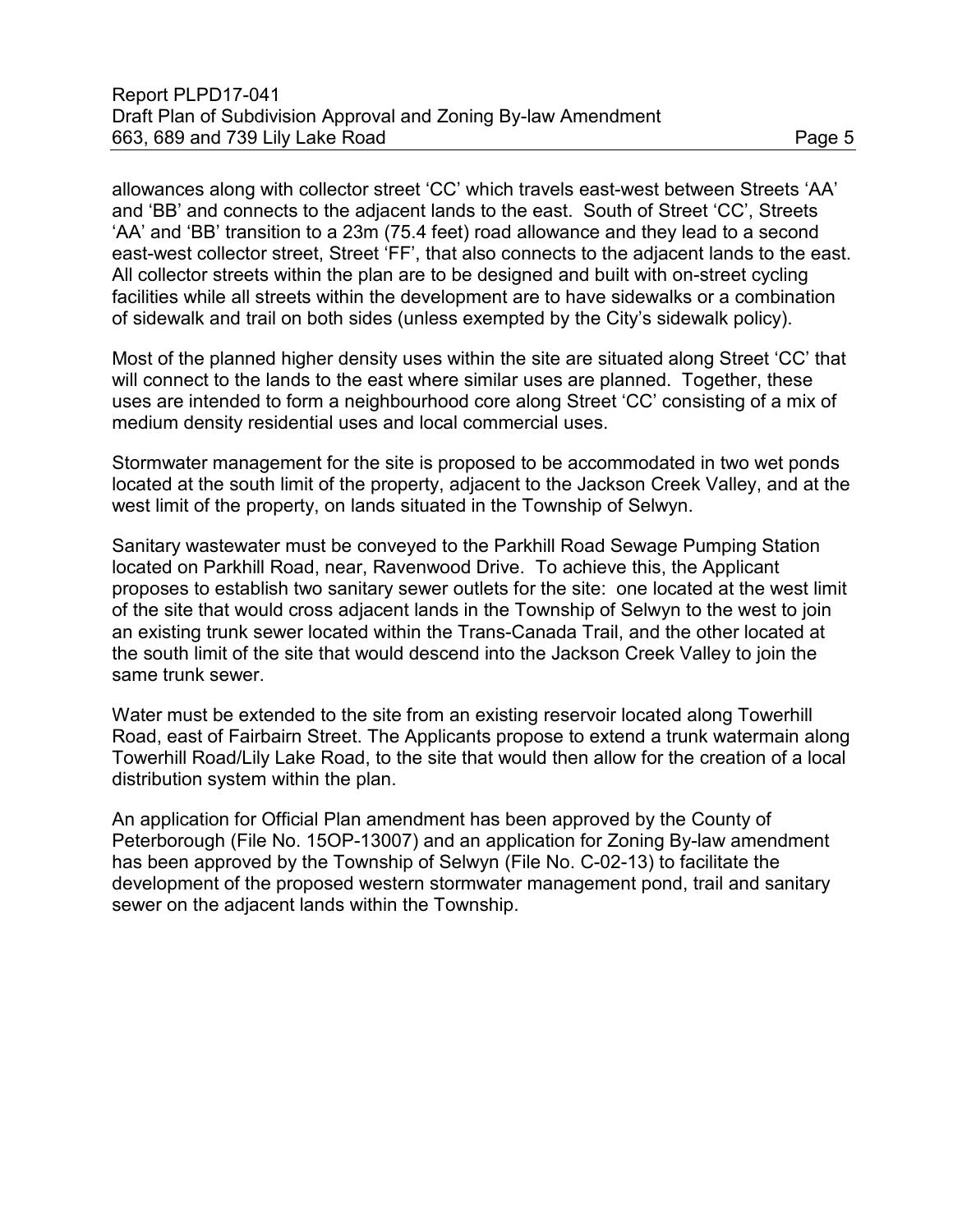| <b>Land Use Summary</b>                          |                               |           |  |  |  |
|--------------------------------------------------|-------------------------------|-----------|--|--|--|
| <b>Land Use</b>                                  | Lot/Block No.                 | Area (ha) |  |  |  |
| <b>Residential Singles</b>                       | Lots 1 to 861 (861 units)     | 36.5      |  |  |  |
| <b>Residential Townhomes</b>                     | Blocks 862 to 931 (441 units) | 9.59      |  |  |  |
| <b>Medium-High Density</b><br><b>Residential</b> | Blocks 932-936 (442 units)    | 6.31      |  |  |  |
| <b>Local Commercial</b>                          | Block 937                     | 0.90      |  |  |  |
| <b>Future Use</b>                                | Block 938                     | 0.17      |  |  |  |
| <b>Elementary School</b>                         | Block 939                     | 2.58      |  |  |  |
| Parkland                                         | Block 940                     | 2.16      |  |  |  |
| Parkette                                         | <b>Blocks 941-943</b>         | 1.11      |  |  |  |
| Trail                                            | <b>Blocks 944-954</b>         | 2.46      |  |  |  |
| <b>Stormwater Management</b><br>Pond             | <b>Blocks 955-957</b>         | 4.17      |  |  |  |
| Infrastructure Corridor                          | Block 958                     | 0.29      |  |  |  |
| <b>Environmental Protection Area</b>             | <b>Blocks 959-964</b>         | 24.72     |  |  |  |
| <b>Streets</b>                                   |                               | 23.88     |  |  |  |
| Total                                            | 1744 units                    | 114.9     |  |  |  |

# **Analysis**

### **Provincial Policy Statement, 2014**

Any decision on the proposed Draft Plan of Subdivision and Zoning By-law amendment must be consistent with the Provincial Policy Statement, 2014 (PPS). The PPS provides general direction to municipalities with respect to a number of land use planning issues.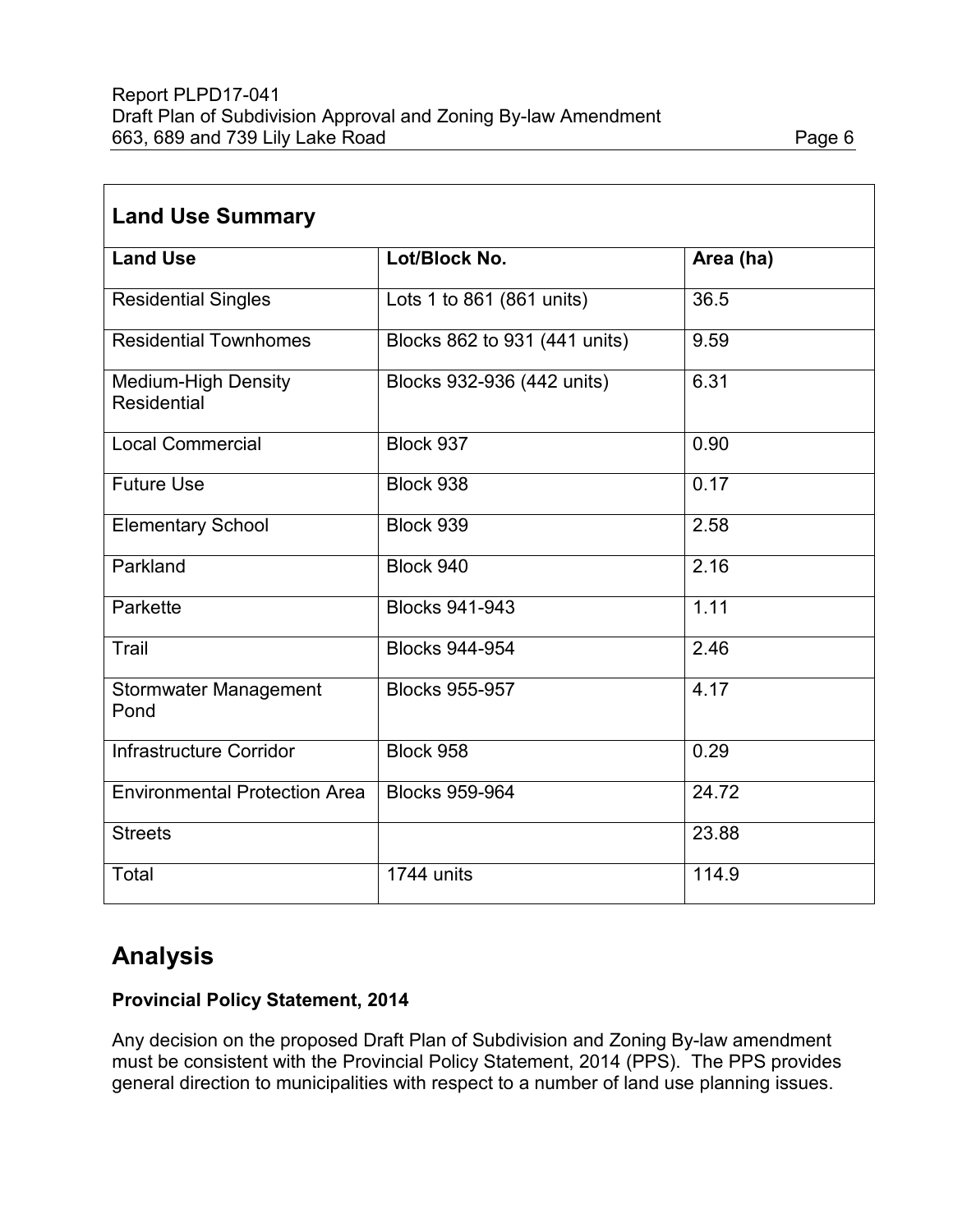For example, Section 1.1.3.2 requires municipalities to ensure that land use patterns are based on densities and a mix of land uses that (among other things):

- efficiently use land and resources;
- support active transportation; and
- are transit supportive.

Additionally, the PPS requires municipalities to plan for an appropriate range and mix of housing types and densities to meet the needs of current and future residents by:

- establishing and implementing minimum targets for the provision of housing that is affordable to low and moderate income households;
- permitting and facilitating all forms of housing and all forms of intensification;
- directing new housing to locations where appropriate levels of infrastructure and public service facilities are or will be available; and,
- promoting densities for new housing which efficiently use land, resources, infrastructure and public services, and support the use of active transportation and transit.

Furthermore, the PPS states that a land use pattern, density and mix of uses should be promoted that minimizes the length and number of vehicle trips and support current and future use of transit and active transportation.

In staff's opinion, the proposed plan is consistent with this direction because it provides a variety of housing options and densities, provides connectivity to adjacent lands, and includes trail and cycling facilities that will promote active transportation. The development also promotes future transit service by planning for a mix of uses and increased densities in the core of the site. Until such time as full transit service is warranted in the developing neighbourhood, the City's Trans-Cab service will be provided to the area at an additional cost to the operating budget.

Additionally, the PPS requires municipalities to support energy conservation and efficiency, improved air quality, reduced greenhouse gas emissions and climate change adaptation by promoting:

- compact form;
- active transportation and transit in and between residential, employment and institutional uses and other areas; and,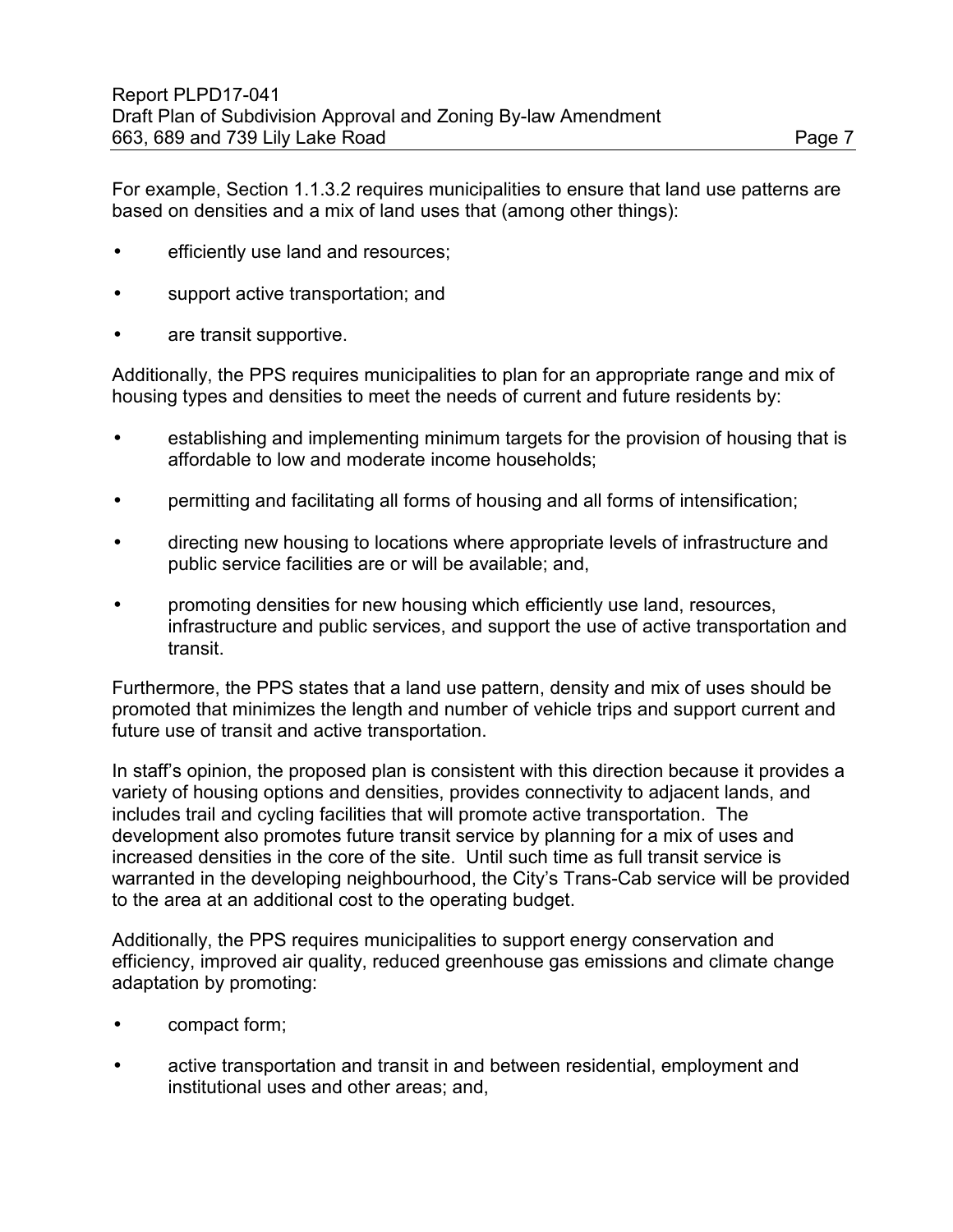• maximized vegetation within settlement areas, where feasible.

In staff's opinion, the proposed development is both compact and conducive to transit. The plan will facilitate active transportation both within the neighbourhood and to destinations beyond the neighbourhood such as downtown via the Jackson Creek Kiwanis Trail. In the future, as Lily Lake Road and Towerhill Road are re-built to accommodate growth, additional active transportation options will be provided between the site and the Chemong Road corridor to the east. With respect to vegetation, the plan will preserve trees where feasible, will include street trees in front of ground-oriented dwellings to promote shade, and will include significant tree planting in compensation for trees removed during the development process and for situations where street-tree planting is either not viable or is compromised due to utility, driveway or building setback constraints.

With respect to energy efficiency and conservation, all dwellings are required to meet the minimum efficiency standards of the Ontario Building Code (OBC). Presently, the OBC requires new homes to meet an energy efficiency rating of 80 (out of 100) on Natural Resources Canada's EnerGuide rating system. A rating of 80 and above is considered an energy efficient home. As of January 1, 2017, the OBC requires new homes to achieve an additional 15% increase in energy efficiency. Staff is satisfied that all housing to be developed in the proposed plan will be energy efficient.

Approximately 51% of the proposed single detached and townhouse dwellings are oriented in a north-south direction that would allow for the placement of larger windows toward the south in order to take advantage of passive solar heating opportunity. The remaining 49% of the proposed single detached and townhouse dwellings are oriented in an east-west direction which could potentially provide suitable south-facing rooflines for the future installation solar panels by homeowners should they wish.

With respect to stormwater management, the PPS requires municipalities to promote stormwater management best practices, including stormwater attenuation and re-use, and low impact development (LID – measures that promote water infiltration). As a condition of approval, the Applicant will be required to establish and implement LID strategy to the satisfaction of the City and Otonabee Region Conservation Authority (ORCA).

Section 2.1.4 of the PPS prohibits development within significant wetlands (PSWs). The PPS also prohibits development on lands adjacent to PSWs (generally lands within 120 metres of a PSW) unless the ecological function of the adjacent lands has been evaluated and it has been demonstrated that there will be no negative impacts on the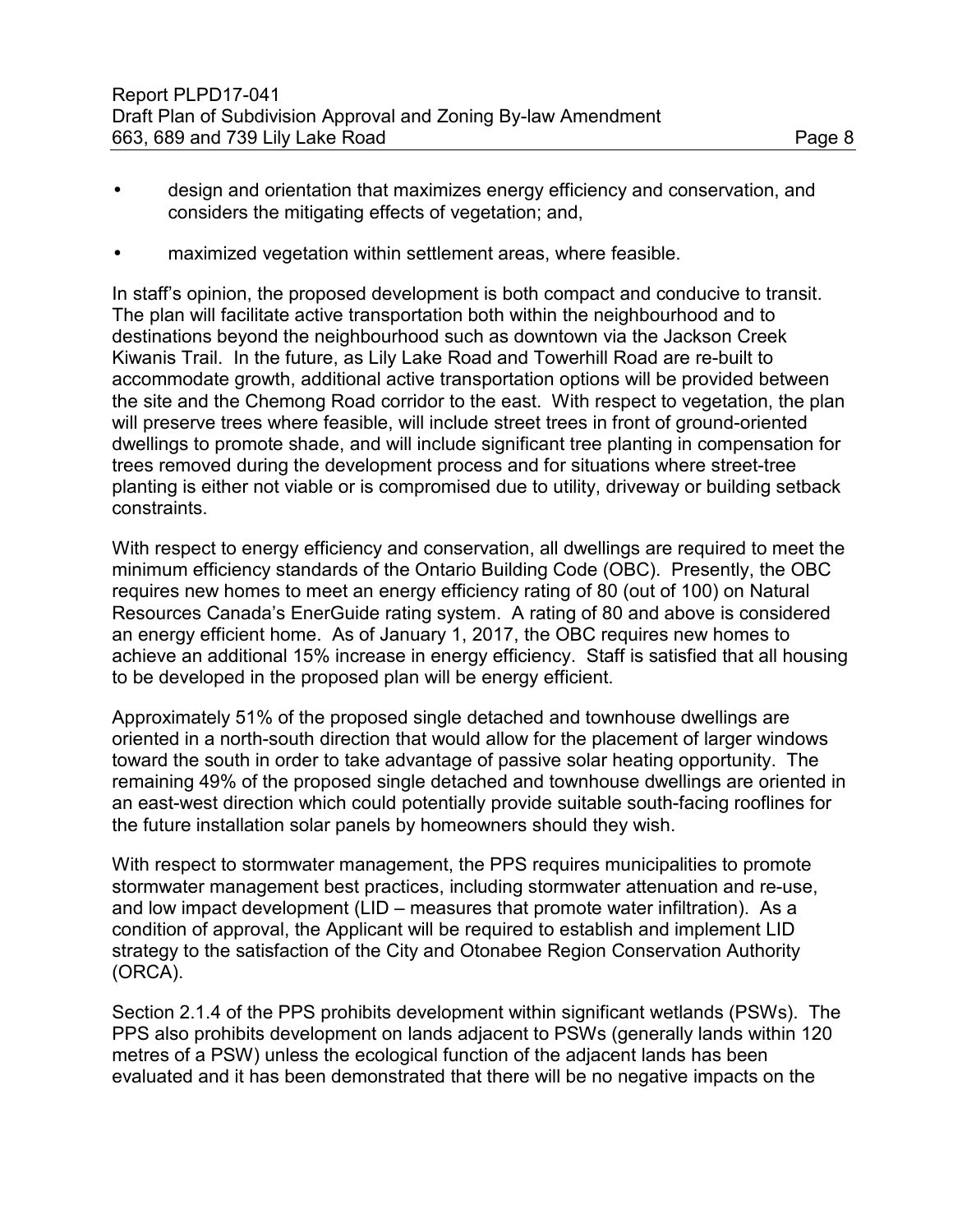PSW or on their ecological functions. The subject lands are located within 120 metres of the Jackson Creek East PSW (Lily Lake).

As part of the application, the proponent has submitted an Environmental Impact Study (EIS) to assess the proposed development's potential impact on the adjacent PSW. The draft plan of subdivision proposes to establish a stormwater management pond along most of the boundary between the development and the adjacent wetland. According to the EIS, a buffer of 32 to 33 metres is to be provided between the wetland and the proposed pond. This buffer is carried on to the northwest corner of the plan where housing is proposed. ORCA has reviewed the EIS both on the City's behalf as a service provider of advice on Natural Heritage issues, and as a regulatory authority, and has advised that it is satisfied with the buffers proposed between the development and the adjacent PSW.

Section 2.1.5 of the PPS prohibits development and site alteration within significant woodlands and significant valleylands. The Parkway Corridor Municipal Class EA (AECOM, February 2014) identified the Jackson Creek Valley as a Significant Valleyland and areas within the valley as Significant Woodland. Similar to wetlands, the PPS also prohibits development on lands adjacent to significant valleyland and significant woodland unless it can be demonstrated that the development will not have a negative impact on the features and their functions.

As part of the application, the proponent completed an Erosion Hazard Limit Study and a Tree Inventory and Preservation Plan Report in addition to the EIS. The proposed development is situated above the established erosion hazard limit and above the treeline associated with the valley. ORCA has reviewed these documents and has advised that it concurs with the EIS's findings that the development will not pose a negative threat to ecological functions occurring within the valley.

Notwithstanding the above, the plan does envision stormwater and sanitary sewer outlets and potentially trail connections being installed both within the Jackson Creek Valley and within the lands adjacent to the Jackson Creek East PSW. Prior to any construction or site alteration for these facilities, the Applicant will be required to provide an update to the EIS to the City and ORCA's satisfaction to ensure any potential adverse impacts to the natural heritage features are mitigated or remediated.

The EIS prepared for the site identifies the presence of four species at risk within the vicinity of the site (Barn Swallow, Bobolink, Eastern Meadowlark, and Little Brown Bat). Section 2.1.7 of the PPS prohibits development and site alteration within the habitat of threatened and endangered species, except in accordance with provincial and federal requirements. The EIS recommends that where on-site work may affect these species, permits must be obtained from the Ministry of Natural Resources and Forestry pursuant to Ontario Regulation 242/08 of the Endangered Species Act. This requirement has been included as a condition of approval.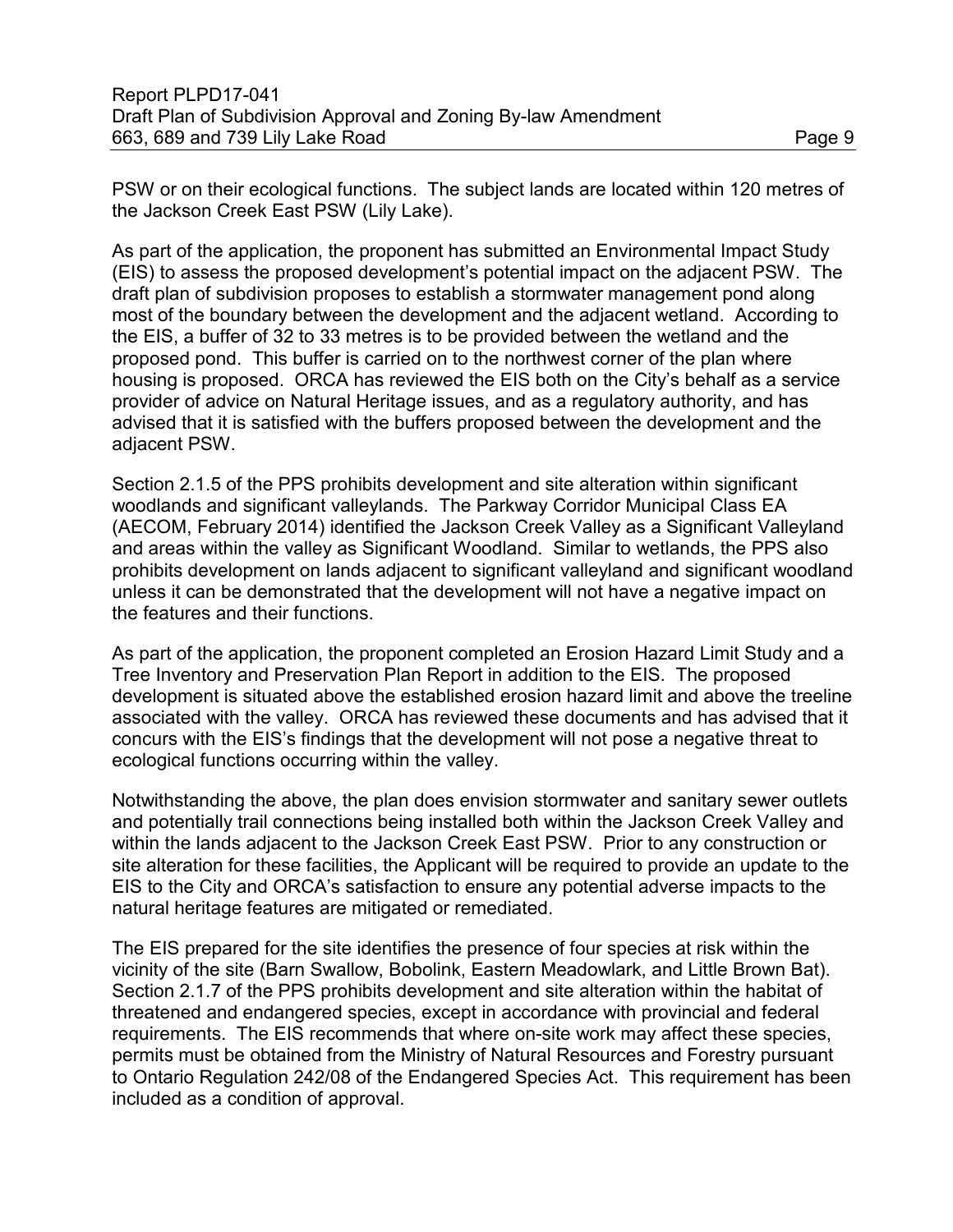Overall, staff is satisfied that the proposed plan is consistent with the PPS.

#### **Growth Plan for the Greater Golden Horseshoe, 2017**

Any decision on the proposed Draft Plan must conform with the Growth Plan for the Greater Golden Horseshoe, 2017. The Growth Plan builds upon the policy foundation of the PPS by providing land use planning policies to address specific issues in the Greater Golden Horseshoe (GGH). The subject lands are located within the Designated Greenfield Area as defined in the Growth Plan. Accordingly, the lands are subject to both general policies in the plan and to policies that are specific to the Designated Greenfield Area.

When considering Designated Greenfield Areas, the Growth Plan states that such areas will be planned to:

- support the achievement of complete communities;
- support active transportation (e.g. walking, cycling); and,
- encourage the integration and sustained viability of transit services.

In staff's opinion, the proposed subdivision achieves these objectives.

Additionally, the Growth Plan also establishes a minimum density target for greenfield areas. Presently, the density target for Peterborough's greenfield areas is 50 persons and jobs per hectare, combined. The proposed plan achieves this density.

The Growth Plan also emphasizes the protection of water quality and quantity by requiring the design and servicing of new large scale developments such as plans of subdivision to be informed by a subwatershed plan or equivalent, to include LID measures and green infrastructure. To date, staff has reviewed a preliminary stormwater management report prepared for the site that is informed by a stormwater management assessment that was completed by the City as part of the Lily Lake Functional Planning Study in 2012. As a condition of approval, the Applicant will be required to prepare a detailed stormwater management report to the satisfaction of the City and ORCA that will include LID measures.

In staff's opinion, the proposed plan conforms with the direction of the Growth Plan.

#### **Official Plan**

Section 4.2.5.7 of the Official Plan establishes a number of items that Council must consider when reviewing an application for residential development:

• proposed housing types;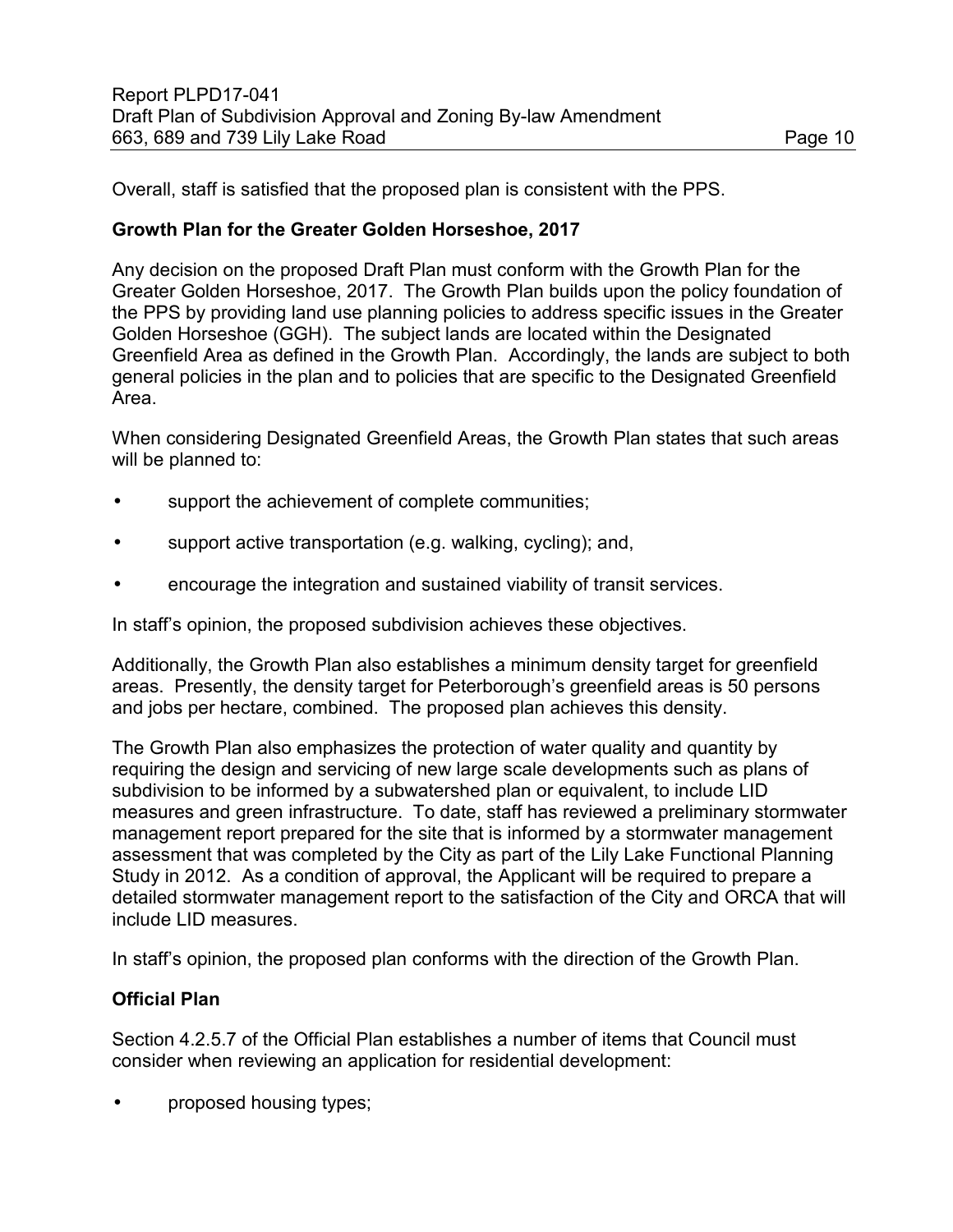- compatibility with surrounding land uses;
- adequacy of municipal services;
- traffic impacts;
- adequacy of amenities, parks and recreation opportunities;
- parking, buffering and landscaping; and,
- significant natural/environmental features.

Additionally, Section 10.9 - Lily Lake Secondary Plan – of the Official Plan applies to this development. A detailed review of the proposed development's Official Plan Conformity is attached hereto as Exhibit F.

Generally, staff is satisfied that the proposed development conforms to the Official Plan. The plan provides for a variety of housing forms and densities, will be municipally serviced, and provides adequate protection to the key natural features on the site, namely the Jackson Creek East PSW, the Jackson Creek Valley, and the creek at the north limit of the property. However, it should be noted that the proposed plan does face unique challenges with respect to transportation planning.

With respect to transportation planning, traffic impact studies prepared for both the subject draft plan of subdivision and the adjacent draft plan of subdivision to the east show that significant external road network improvements are required to accommodate not only growth in background traffic but also traffic generated by development of the Lily Lake area. Generally, it is staff's opinion that The Parkway as recommended by the Parkway Corridor Class EA (February, 2014) is required to accommodate full build-out of the proposed plan and the Lily Lake planning area. However, given that the City received an order in 2016 to complete an individual EA for the Parkway, the long term status of that project is uncertain.

In light of this uncertainty, the Applicant, in conjunction with the neighbouring developer, has assessed the feasibility of allowing an initial phase of 600 total units to proceed in the Lily Lake area. While it is acknowledged that development will result in deterioration of service levels on area roadways, the assessment recommended that an initial phase of 600 units could proceed in the Lily Lake area subject to completion of improvements to the Lily Lake Road / Fairbairn Street intersection and the installation of temporary traffic signals at the intersection of Fairbairn Street and Highland Road. Staff is prepared to support a phased approach to developing the Lily Lake area that ensures development proceeds in conjunction with necessary road improvements.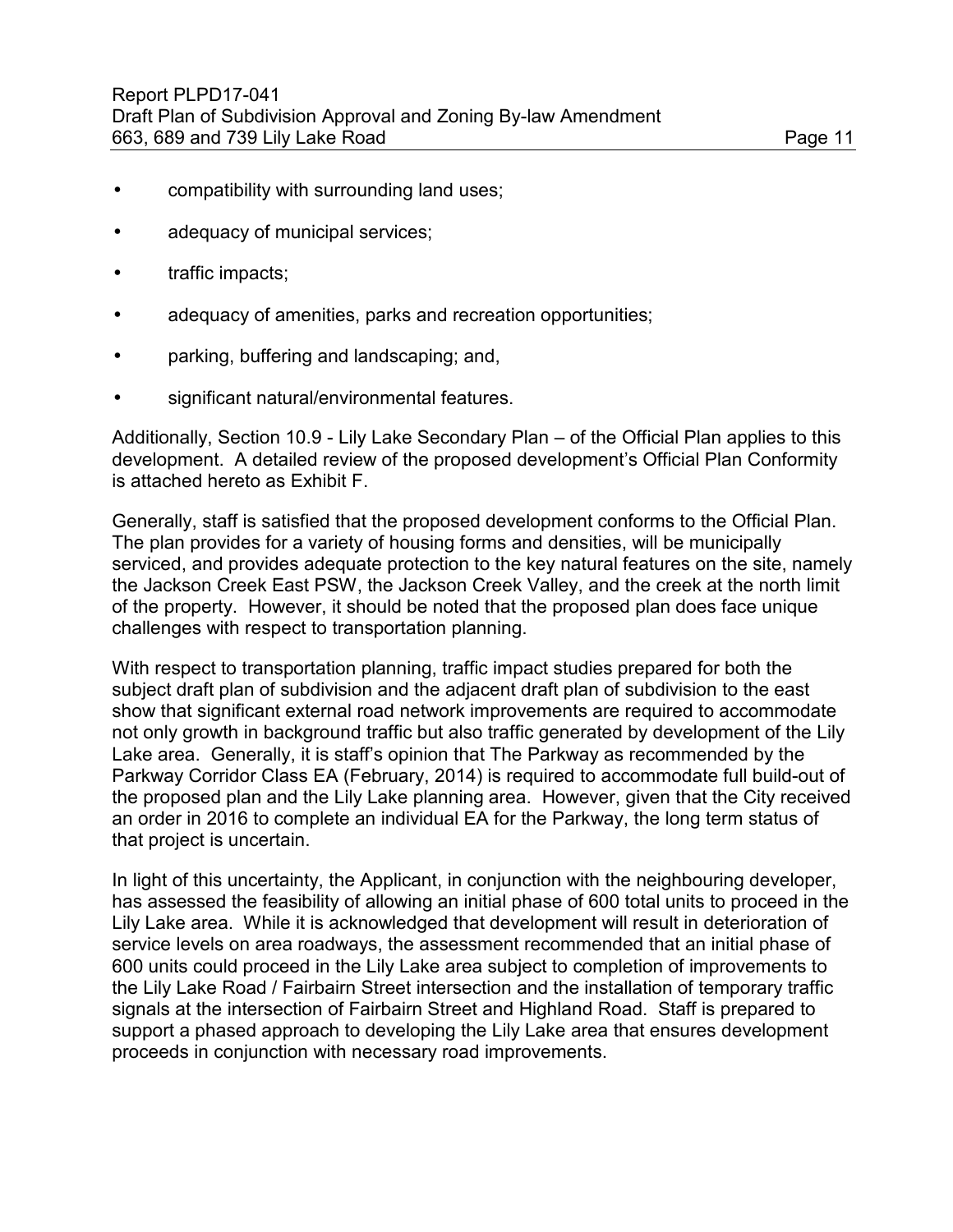Because the future of The Parkway remains uncertain, staff is proposing that a development cap of 600 total units be placed on the entire Lily Lake Planning Area. To implement this cap, every Draft Plan of Subdivision in the Lily Lake area will be subject to conditions of approval that will require either The Parkway to be approved and included in

an approved capital budget for construction or, if The Parkway is to not proceed, that alternative transportation improvements be identified to the City's satisfaction, approved, and included in an approved capital budget for construction.

Additionally, because development opportunity is proposed to be limited to 600 units total until broader road network improvements are made, the development proponents in the Lily Lake area will be required through conditions of approval to demonstrate that they have reached an agreement with the developers of all other draft-approved plans of subdivision and/or Draft Plan applicants in the area concerning the allocation of those 600 units prior to Final Approval of any phase of development.

Although the proposed development faces unique transportation challenges, staff is of the opinion that these challenges can be adequately addressed through conditions of approval and therefore that the plan is in conformity with the Official Plan.

In September 2017, staff will present a report to Council exploring options for both responding to the Minister's Order to complete an Individual EA for The Parkway and addressing the planning and development uncertainty that the Order creates for areas such as Lily Lake.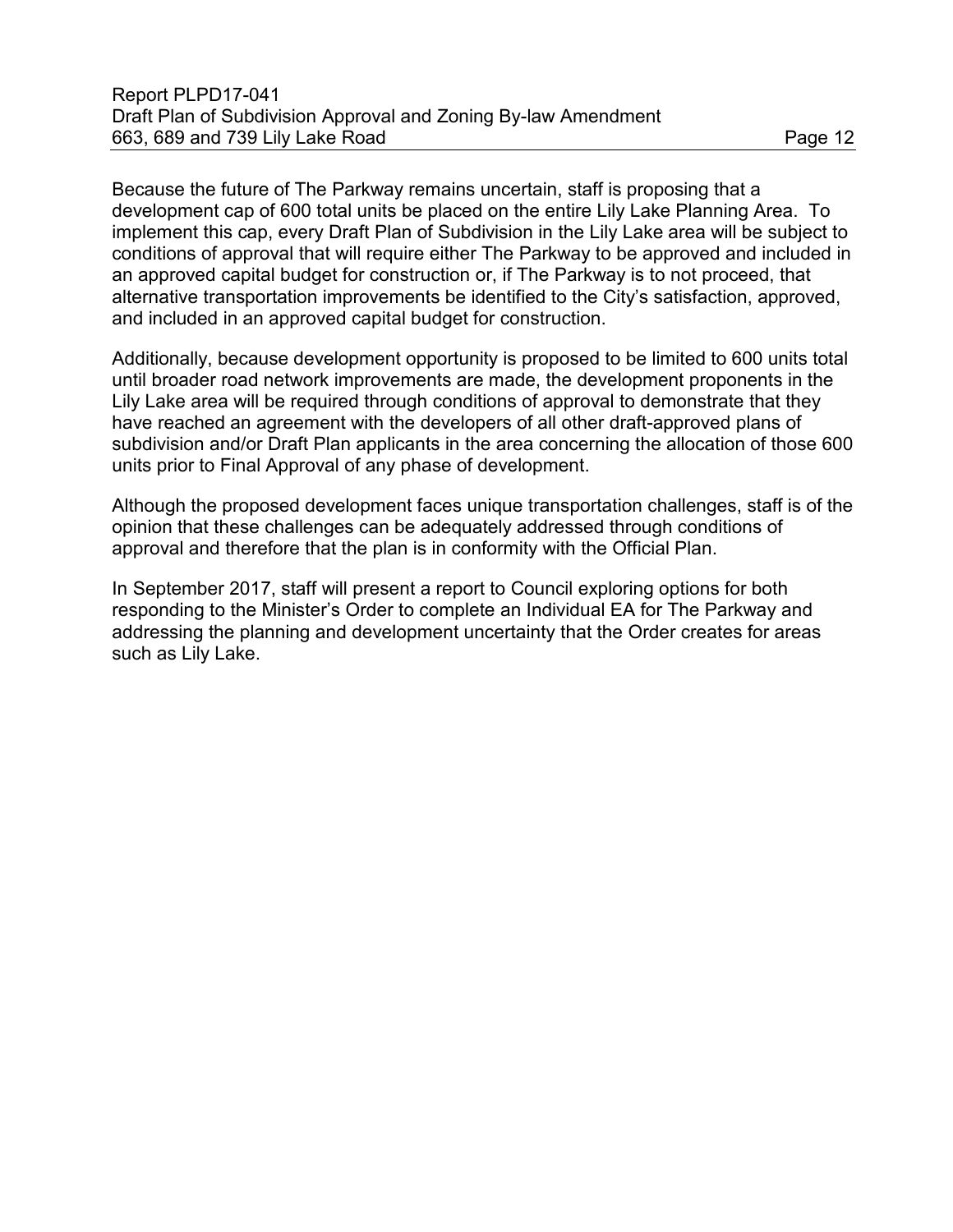#### **Proposed Zoning By-law**

To implement the proposed plan of subdivision, the Applicant has requested that the Zoning By-law be amended as follows:

| Lot/Block                                                         | <b>Existing</b><br>Zoning                                                     | Proposed<br>Zoning                                                                 | <b>Land Use</b><br><b>Type</b>        | <b>Minimum</b><br>Lot Width of Units | <b>Number</b> | <b>Maximum</b><br><b>Height</b><br>(Storeys) |
|-------------------------------------------------------------------|-------------------------------------------------------------------------------|------------------------------------------------------------------------------------|---------------------------------------|--------------------------------------|---------------|----------------------------------------------|
| <b>Blocks 862-931</b>                                             | A2<br>(Smith)<br>and A2-<br>158<br>(Smith)                                    | SP.366,<br>3n, 5o, 11j-315<br>+ Exception<br>308(where<br>abutting<br>Street 'CC') | <b>Street</b><br>Fronting<br>Townhome | 6 metres                             | 441           | $\overline{3}$                               |
| Lots 50-73, 88-<br>102, 202-222,<br>320-339, 346-<br>360, 436-861 | A2<br>(Smith),<br>A2-158<br>(Smith)<br>and H<br>(Smith)                       | R.1,<br>1r, 2r, 5o, 10m,<br>$11j - 315$                                            | Single<br>Detached                    | 10.6<br>metres                       | 521           | 3                                            |
| Lots 45-49, 74-<br>87, 103-201,<br>223-275, 291-<br>308, 402-435  | A2<br>(Smith),<br>A2-158<br>(Smith),<br>A2-211<br>(Smith)<br>and H<br>(Smith) | R.1,5e,10m,<br>$11i - 315$                                                         | Single<br>Detached                    | 12 metres                            | 223           | 3                                            |
| Lots 1-44, 276-<br>290, 309-319,<br>340-345, 361-<br>401          | A2<br>(Smith),<br>A2-158<br>(Smith),<br>A2-211<br>(Smith), H<br>(Smith)       | R.1, 1m,<br>2m, 5e, 10m,<br>$11j - 315$                                            | Single<br>Detached                    | 15 metres                            | 117           | $\overline{3}$                               |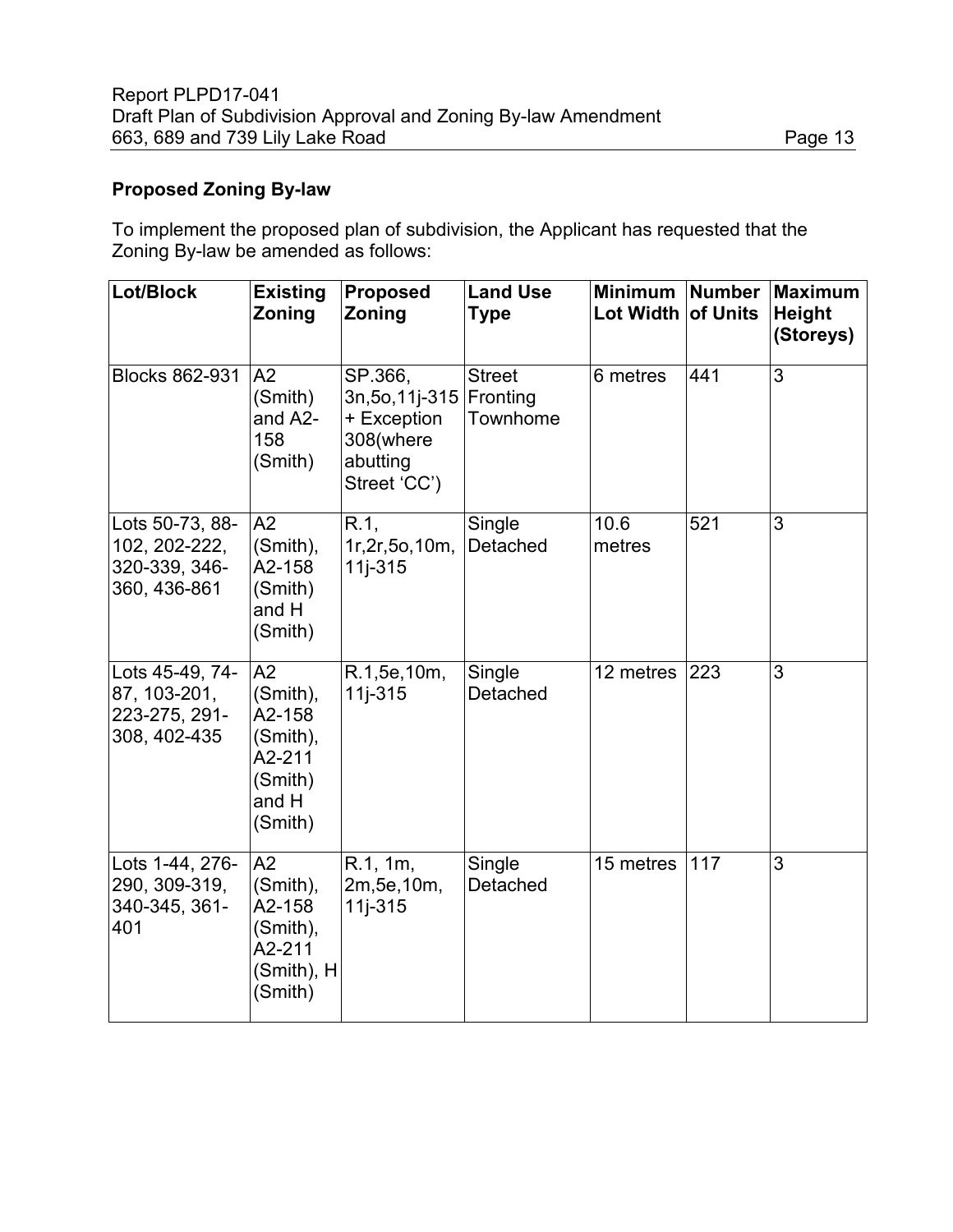| Lot/Block                  | <b>Existing</b><br>Zoning                                               | <b>Proposed</b><br>Zoning             | <b>Land Use</b><br><b>Type</b>                       | <b>Minimum</b><br>Lot Width of Units | Number | <b>Maximum</b><br><b>Height</b><br>(Storeys) |
|----------------------------|-------------------------------------------------------------------------|---------------------------------------|------------------------------------------------------|--------------------------------------|--------|----------------------------------------------|
| <b>Blocks 932-936</b>      | A2<br>(Smith),<br>A2-158<br>(Smith)                                     | + Exception<br>316(Block<br>936 only) | SP.365,5p,7h   Medium-High<br>Density<br>Residential | 45 metres                            | 442    | 6                                            |
| Block 937                  | A2-158<br>(Smith)                                                       | SP.95,11m-<br>317                     | Local<br>Commercial                                  |                                      |        | 5                                            |
| Block 938                  | A2<br>(Smith)                                                           | <b>OS.1</b>                           | <b>Future Use</b><br>(retained by<br>owner)          |                                      |        |                                              |
| Block 939                  | $A2 - 158$<br>(Smith)                                                   | <b>PS.2</b>                           | Elementary<br>School                                 |                                      |        |                                              |
| <b>Blocks 940 -</b><br>954 | A2<br>(Smith),<br>A2-158<br>(Smith), H<br>(Smith)                       | $\overline{OS.2}$                     | Parkland,<br>Parkettes,<br>Trail                     |                                      |        |                                              |
| <b>Blocks 955-957</b>      | A <sub>2</sub><br>$(Smith)$ , H<br>(Smith)                              | OS.2                                  | Stormwater<br>Management                             |                                      |        |                                              |
| Block 958                  | $H(Smith)$ OS.2                                                         |                                       | Infrastructure<br>Corridor                           |                                      |        |                                              |
| Blocks 959-964 A2          | $(Smith)$ ,<br>A2-158<br>(Smith),<br>A2-211<br>$(Smith)$ , H<br>(Smith) | $\overline{OS.1}$                     | Natural<br>Heritage<br>Protection /<br>Open Space    |                                      |        |                                              |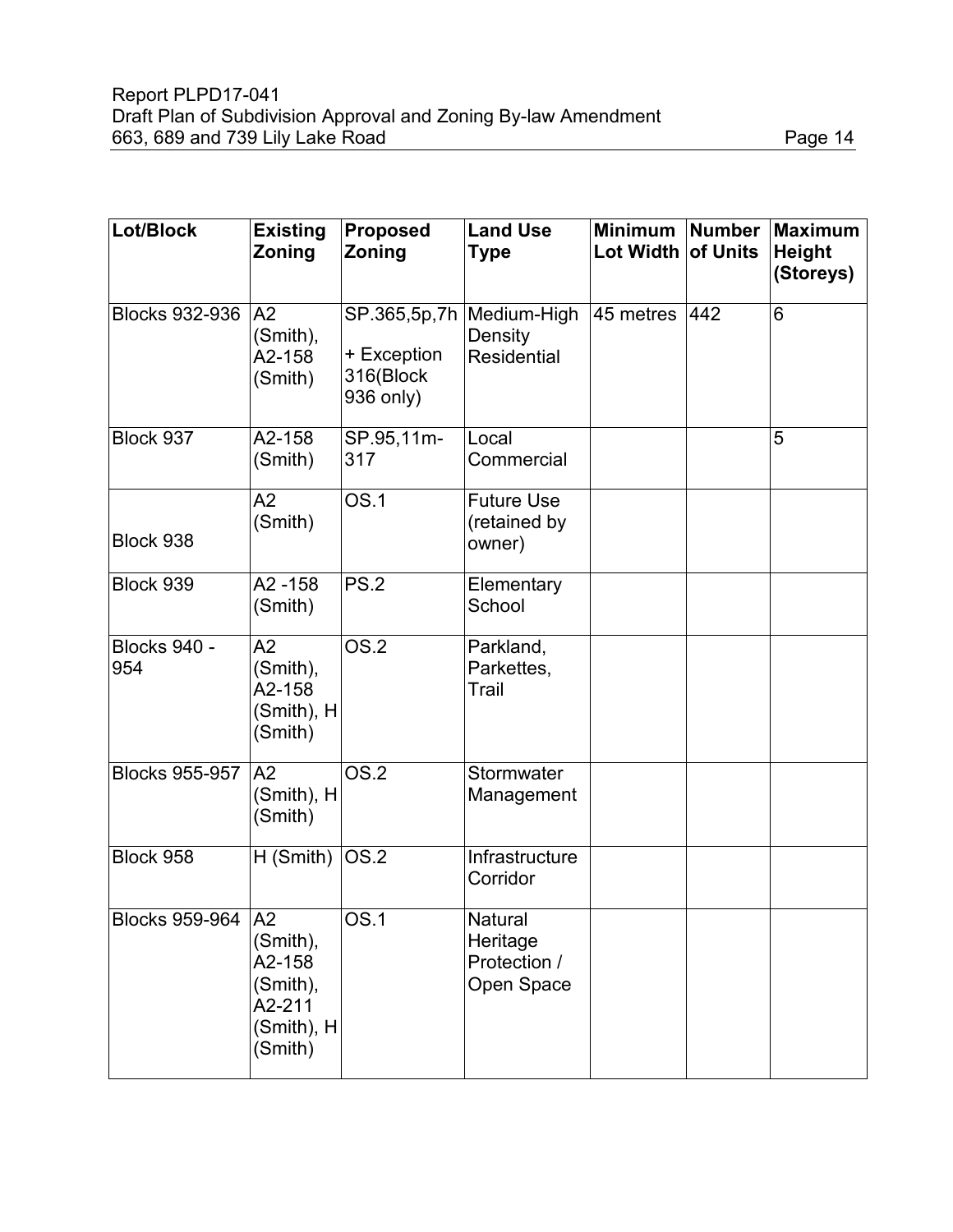For both single detached and townhouse dwellings, the Applicant has requested that the minimum building setback from the streetline for both local and collector streets be reduced from the typical 6 metres to 3 metres (garages and carports would remain at a 6 metre setback). A similar setback of 3 metres to the house, 1.5 metres to an unenclosed verandah and 6 metres to a garage/carport has been implemented in Mason Homes' Parklands subdivision located along Chemong Road. In staff's experience at that location, conflicts have arisen with respect to finding suitable locations for planting street trees because, in part, of the reduced setbacks.

Generally, City and Provincial planning policy requires increased housing density in new development throughout the City. Since 2006, the development community has explored many options for increasing density in their developments and one of the most popular has been to decrease road allowance widths and reduce building setbacks in new draft plans of subdivision. Although staff agrees with the principle of bringing homes and porches closer to the street both as a means of increasing density and as a means of fostering human interaction with the street, staff has struggled to balance this principle with the need for providing street trees and adequate space in road allowances for utilities.

Because the demand for increased density in new development is a policy mandate, staff has looked at options for adjusting the City's standard street cross sections to help alleviate the competition for green space in both the road allowance and front yards. Utility Services has developed a set of proposed City street cross sections attached hereto as Exhibit C that, if approved, will help to create additional green space within City road allowances for street trees. Staff recommends that these cross sections be approved in conjunction with this development. With the approval of these cross sections, staff have no objection to the Applicant's request for reduced building setbacks from streetlines. The Applicant's requested streetline building setbacks have been included in the proposed Zoning By-law as new Zoning By-law Exception No. 315.

Additionally, for single detached and townhouse dwellings the Applicant is seeking to implement a 3 storey building height limit rather than the typical 2 storey limit. The Applicant has advised that it is not their intent to build 3 storey homes throughout the site however they want to maintain flexibility for providing a variety of roof styles and walkout lot options. In some existing developments, builders are challenged to meet a 2 storey height limit because of property grades when they are building a house that has a walkout basement. To address this, some builders are able to carefully grade their properties to ensure that the house meets the Zoning By-law definition of a 2 storey building while other builders require minor variances to address the situation. Staff supports the Applicant's request and have reflected the request in the recommended Zoning By-law.

For all single detached lots, the Applicant has requested a reduction in the minimum rear lot line setback from 7.6 metres to 7 metres. Staff has no objection to this request and has reflected the request as a new alternative regulation, Regulation 10m, in the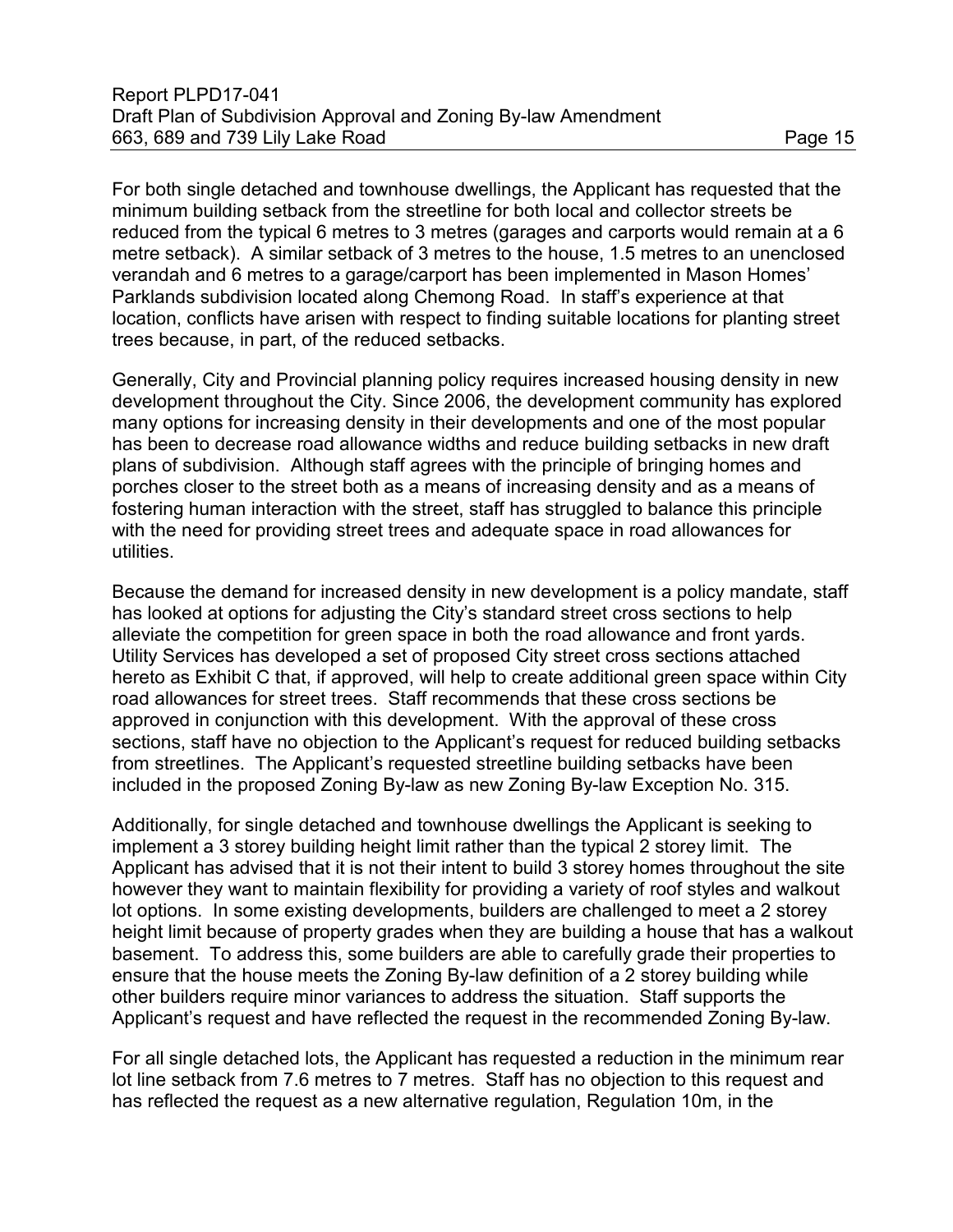recommended Zoning By-law. Additionally, for single detached lots, the Applicant has requested that the maximum building coverage be increased to 50% for lots 12.19 metres wide and greater and to 55% for 10.6 metre wide lots. Staff has no object to this request and has reflected the requested in the recommended Zoning By-law.

For townhouse dwellings, the Applicant is proposing to use the SP.366 zoning district which was established through the approval of the adjacent plan of subdivision in 2016. For Blocks 879, 880, 887, 888, 895, 896, 901, 902, 908 to 913, and 920 which front and flank Street 'CC', the Applicant is proposing to apply Zoning By-law Exception No. 308 which would permit a home based business to have one employee who is not a resident of the dwelling provided that off-street parking is available for the employee. Exception 308 is intended to address direction in the Lily Lake Secondary Plan to encourage residential uses along Street CC to integrate small scale commercial uses and homebased businesses.

Additionally, for townhouse dwellings, the Applicant is seeking permission to construct buildings in groupings of up to 8 units, to reduce the minimum lot area per unit from 200 square metres to 185 square metres, and to reduce the minimum setback from a rear lot line from 7.6 metres to 7 metres and from 9 metres to 7 metres where abutting an R.1 district. Staff have no objection to the Applicant's request to build townhomes in groupings of up to 8 units or to the request for a reduced minimum lot area per unit. These requests have been reflected in the recommended Zoning By-law.

In reviewing the SP.366 zoning district, staff note that the district appears to contain an error. Specifically, the district requires a minimum setback of 7.6 metres from a rear lot line (9 metres where abutting a R.1 district) however the staff report which introduced the district, Report PLPD16-077 (page 12, dated October 11, 2016) described implementing a 6 metre setback from the rear lot line except where abutting a R.1 district. To address the Applicant's request for a reduced rear lot line setback, staff recommend that the SP.366 district be amended to implement the 6 metre rear lot line setback as described in PLPD16-077. This recommendation has been reflected in the proposed Zoning By-law.

In other instances where Applicants have requested a reduced rear lot line setback for townhomes that abut R.1-zoned lots (single detached dwellings), staff has recommended maintaining a 9 metre setback consistent with other townhouse zones. Recent examples of this include the Jackson Creek Meadows subdivision on Parkhill Road West and the adjacent plan of subdivision to the east. For this plan, staff recommend that the 9 metre rear lot line setback established in the SP.366 district remain for townhomes that abut a R.1 district. This will affect Blocks 923 to 929 which are illustrated to be approximately 34 metres deep. On these blocks, potential would exist to develop a townhouse dwelling that is approximately 22 metres (72 feet) deep, subject to building coverage limits.

For medium-high density Blocks 932 to 936 inclusive, the Applicant proposes to use the SP. 365 zoning district which was also created through the approval of the adjacent plan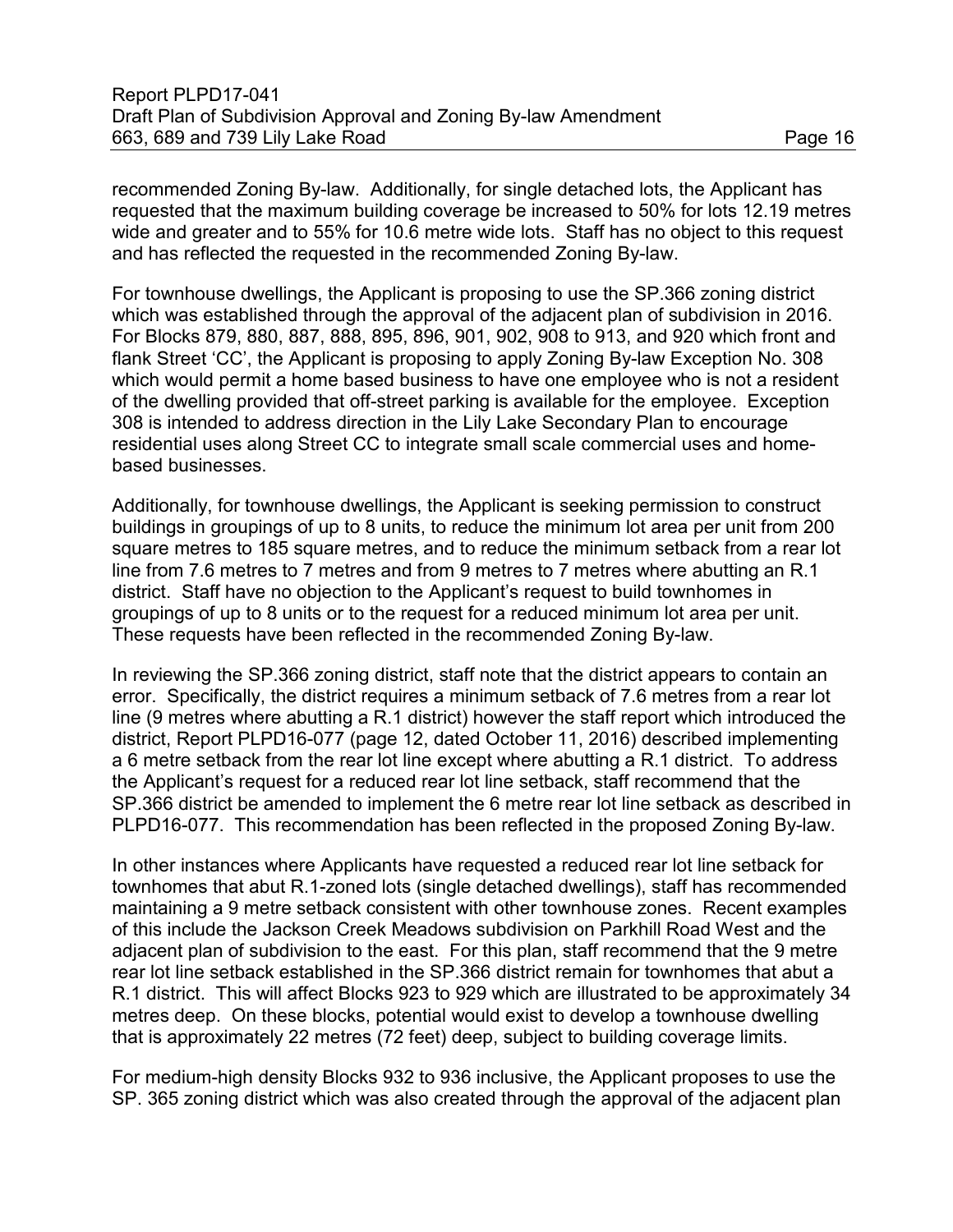of subdivision. SP.365 provides permission for a variety of housing forms including multiunit dwellings, apartments, multi-suite residences, and nursing homes. Additionally, the district provides an ability to accommodate a limited amount of small-scale commercial uses on the ground and basement floors of such buildings that would be intended to serve residents of the building and the immediate area. The district also reduces the amount of parking required for residential uses by requiring 1.5 spaces per dwelling unit and 0.75 spaces per residential suite instead of 1.75 spaces per unit.

To provide greater flexibility for development on these blocks, the Applicant has requested that the maximum building coverage be increased from 40% to 45% and that the maximum coverage by open parking areas, driveways and vehicle movement areas be increased from 35% to 45%. Staff has no objection to these requests and have reflected them in the recommended Zoning By-law as alternative regulations 5p and 7h.

Additionally, for Blocks 932 to 936, the Applicant has requested that the building setback from side lot lines be reduced from 6 metres or 3 metres per storey (whichever is greater) to 3 metres and that the building setback from rear lot lines be reduced from 12 metres or 6 metres per storey (whichever is greater) to 6 metres. For Blocks 932 to 935, staff do not support this request. These blocks, because of their configuration, are only subject to side lot line setbacks and streetline setbacks. In staff's opinion, the existing side lot line setback in the SP.365 zoning district between the proposed buildings and adjacent single detached and townhome uses.

For Block 936, staff believes that the building setbacks in the SP.366 district will significantly limit that block's ability to develop to the density expectation of the district. Block 936 is located adjacent to the Applicant's proposed commercial plaza site and open space and adjacent to and anticipated open space/trail corridor on the abutting lands to the east. In staff's opinion, it is appropriate to reduce the side and rear lot line setbacks for this block. However, rather than implement a firm setback of 3 metres (side lot line) and 6 metres (rear lot line) as requested, staff recommend that the setbacks continue to vary based on building height: 6 metres or 2 metres per storey, whichever is greater. These setbacks are proposed in Exception No. 316.

Block 937 is intended to be a local commercial block. The Applicant is proposing to use the SP.95 district which has been used for several local commercial sites in the city. With staff's encouragement, the Applicant is also proposing to establish a new Zoning By-law Exception, Exception No. 317, which would exclude a service station as a permitted use, implement a minimum commercial floor area of 700 square metres and a maximum of 2000 square metres, and increase the maximum floor area per commercial use to 200 square metres.

Additionally, to address the Lily Lake Secondary Plan which calls for a mix of small scale institutional, cultural uses (excluding cinemas and theatres), and residential uses to be included in the area's local commercial facilities, Exception 317 would permit the following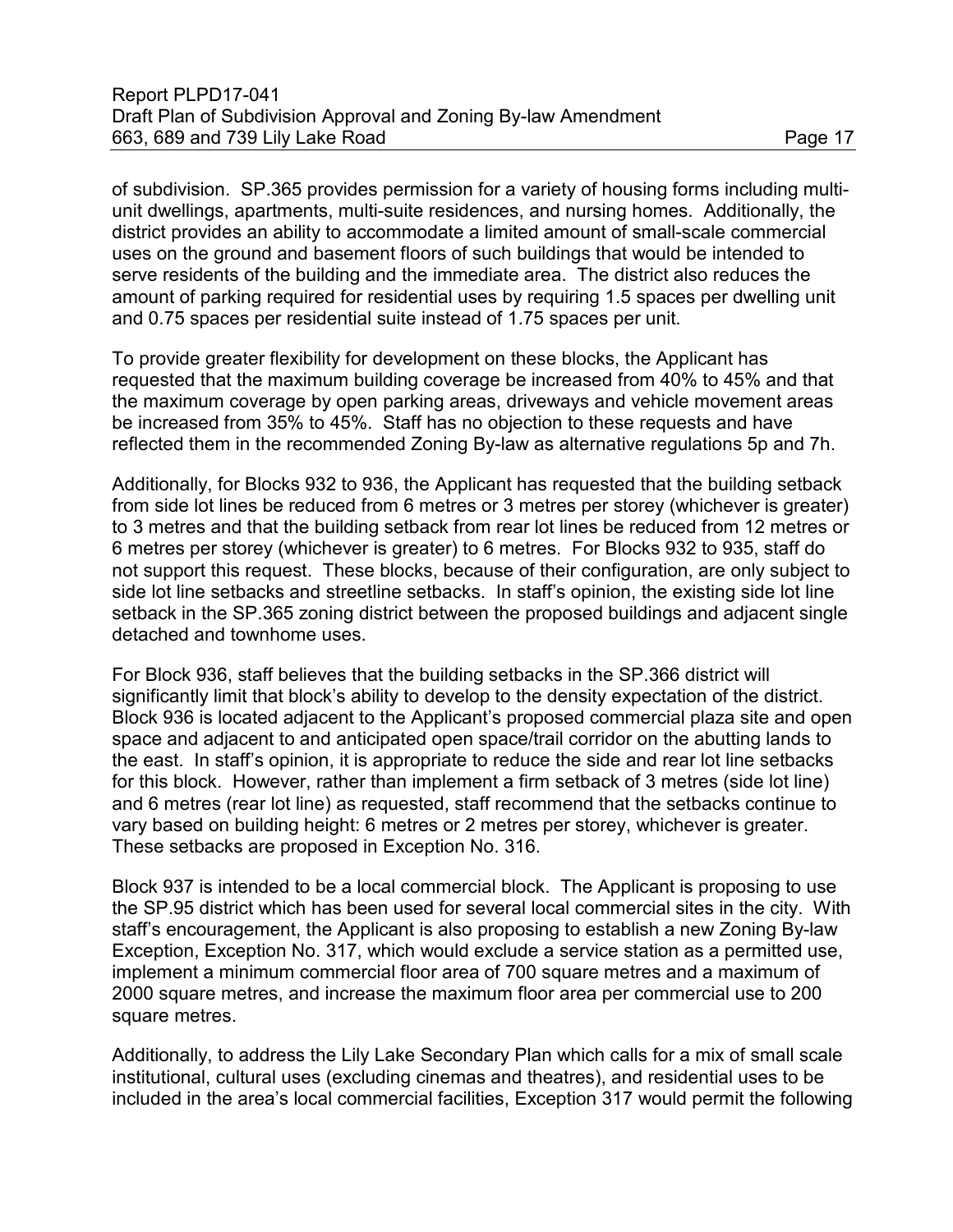additional uses: personal service establishment; public administration establishment; an art school, music school, dance school or fine arts school; a church; a place of assembly; a recreation centre; a day nursery; and a gymnasium or health club/fitness studio. Furthermore, the exception would allow the amount of residential floor area to exceed that of the commercial area. Exception 317 will be used in conjunction with alternative regulation 11m to allow buildings up to 5 storeys in height.

The proposed elementary school site, Block 939, is proposed to be zoned PS.2 – public service district. The PS.2 district permits a wide range of public services uses. Should the local school boards forego their option to develop the school site, a number of alternative development options are permitted under the PS.2 district. The applicant has also provided an alternative lotting concept for Block 939 in the event that it is to be developed residentially in the future. If that occurs, a Zoning By-law amendment and potentially a plan of subdivision application would be required.

Lands that are intended to be used for parkland, parkette, trail and stormwater management purposes will be zoned OS.2 – open space district while lands that are intended to be set aside for environmental protection purposes (e.g. the Jackson Creek Valley and the creek along the north limit of the site) will be zoned OS.1which is a more restrictive open space district.

Block 938 is identified as Future Use on the plan. This block is affected by floodplain associated with the creek along the north limit of the site. Accordingly, development of the lands is regulated by ORCA. At this time the block is proposed to be zoned OS.1 to recognize the floodplain condition and will be retained by the owner. Any future development of this block will be subject to the approval of ORCA and a Zoning By-law amendment.

As is customary with plans of subdivision, a Holding Symbol will be placed on the zoning for areas to be developed that will only be removed upon registration of the plan at the Land Registry Office.

## **Responses to Notice**

A detailed review of agency and public responses to the proposed development is attached hereto as Exhibit G.

#### **Summary of Agency Responses**

As part of staff's processing of the application, and pursuant to the Planning Act, staff provided notice of the application to, and sought comments from, the prescribed commenting agencies on January 8, 2016 and on December 12, 2016. Additionally, notice of the Public Meeting was provided to the prescribed agencies on July 28, 2017.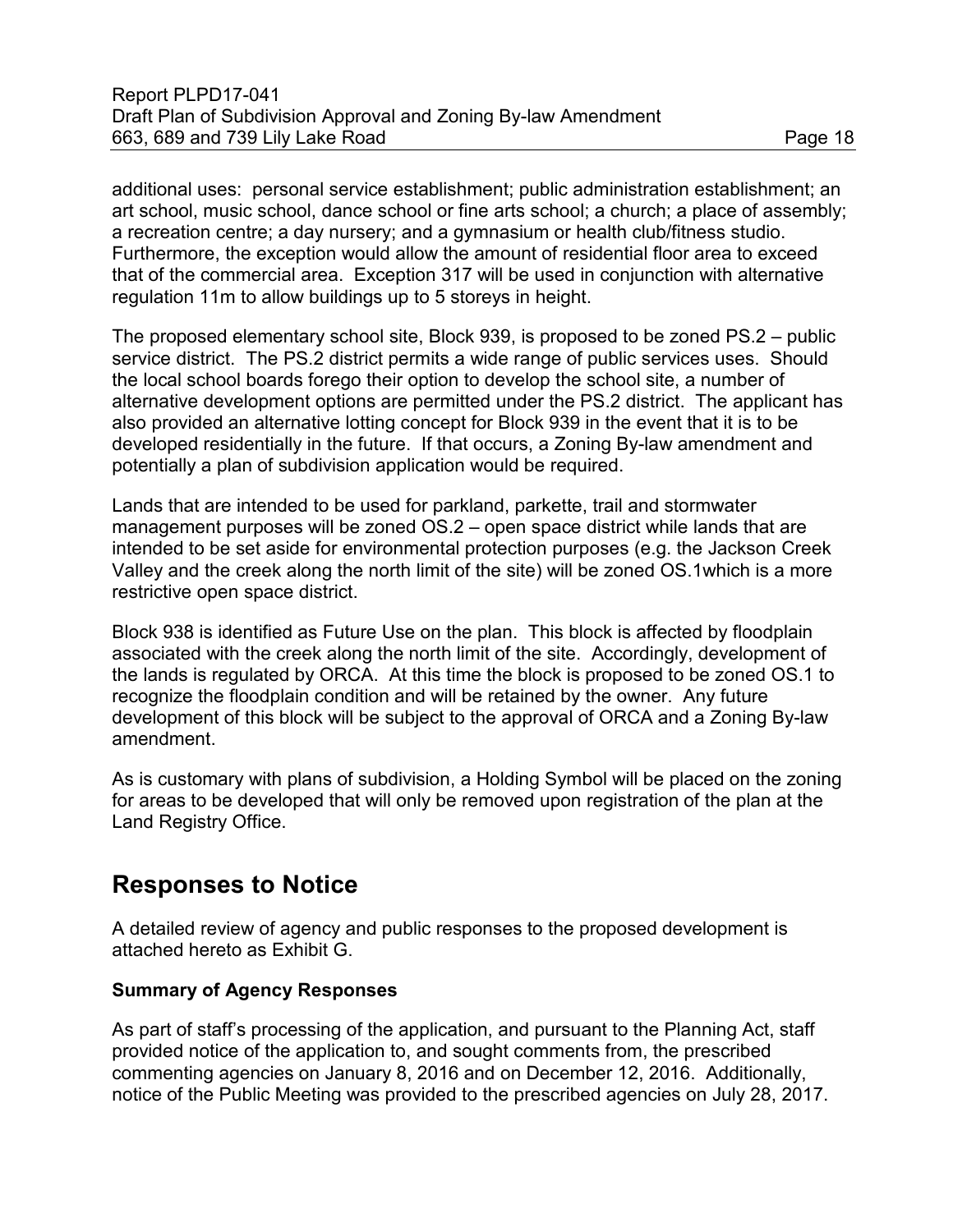Agency comments were received from: the Utility Services Department; the City of Peterborough Arts, Culture and Heritage Advisory Committee; Bell Canada; Canada Post; County of Peterborough; Curve Lake First Nation; Enbridge Gas Distribution Inc.; Hiawatha First Nation; Hydro One Networks Inc.; Kawartha Pine Ridge District School Board (KPRDSB); Mississaugas of Scugog Island First Nation; Ontario Power Generation; ORCA; Peterborough Accessibility Advisory Committee (AAC) – Transportation Sub-committee; Peterborough Architectural Conservation Advisory Committee (PACAC); Peterborough Bicycle Advisory Committee; Peterborough Green-Up; Peterborough Public Health; Peterborough Utilities Services Inc.; the Township of Selwyn; and the Trent-Severn Waterway.

Agency comments were generally supportive of the proposed development with some agencies requesting that conditions of approval be imposed. Some agencies made comments and suggestions regarding the need to ensure proper road, sidewalk and trail connectivity both within the site and to surrounding areas, the need for preservation and enhancement of natural areas and the need to include facilities in the development that support complete communities, Generally, staff is satisfied that the various agency comments have either been addressed through the design of the proposed subdivision and the proposed zoning by-law, or will be addressed as conditions of approval.

#### **Summary of Public Responses**

Notice of a Complete Application was published in the Peterborough Examiner on January 18, 2016 in accordance with the Planning Act.

On December 8, 2016 the Applicant hosted a neighbourhood open house at Westmount Public School. The Applicant delivered a notice of the meeting to all persons that own property within 120m of the site and additional properties beyond 120 m along Lily Lake Road, Eastwood Road, Fairbairn Street and Parkview Drive. Additionally, staff circulated the open house notice via email to a mailing list of individuals that was gathered through the City's preparation of the Lily Lake Secondary Plan. The meeting was attended by approximately 70 people.

A Notice of Public Meeting was mailed on July 28, 2017 to all property owners within 120 metres of the subject property, to additional properties beyond 120 m along Lily Lake Road, Eastwood Road, Fairbairn Street and Parkview Drive, and to all persons who requested to receive notice of the Public Meeting during the review of the subject applications. A Notice of Public Meeting was also published in the Peterborough Examiner on July 31, 2017.

A number of public comments have been received that question:

• The plan's conformity with the Lily Lake Secondary Plan including, in particular, the neighbourhood core and urban design policies;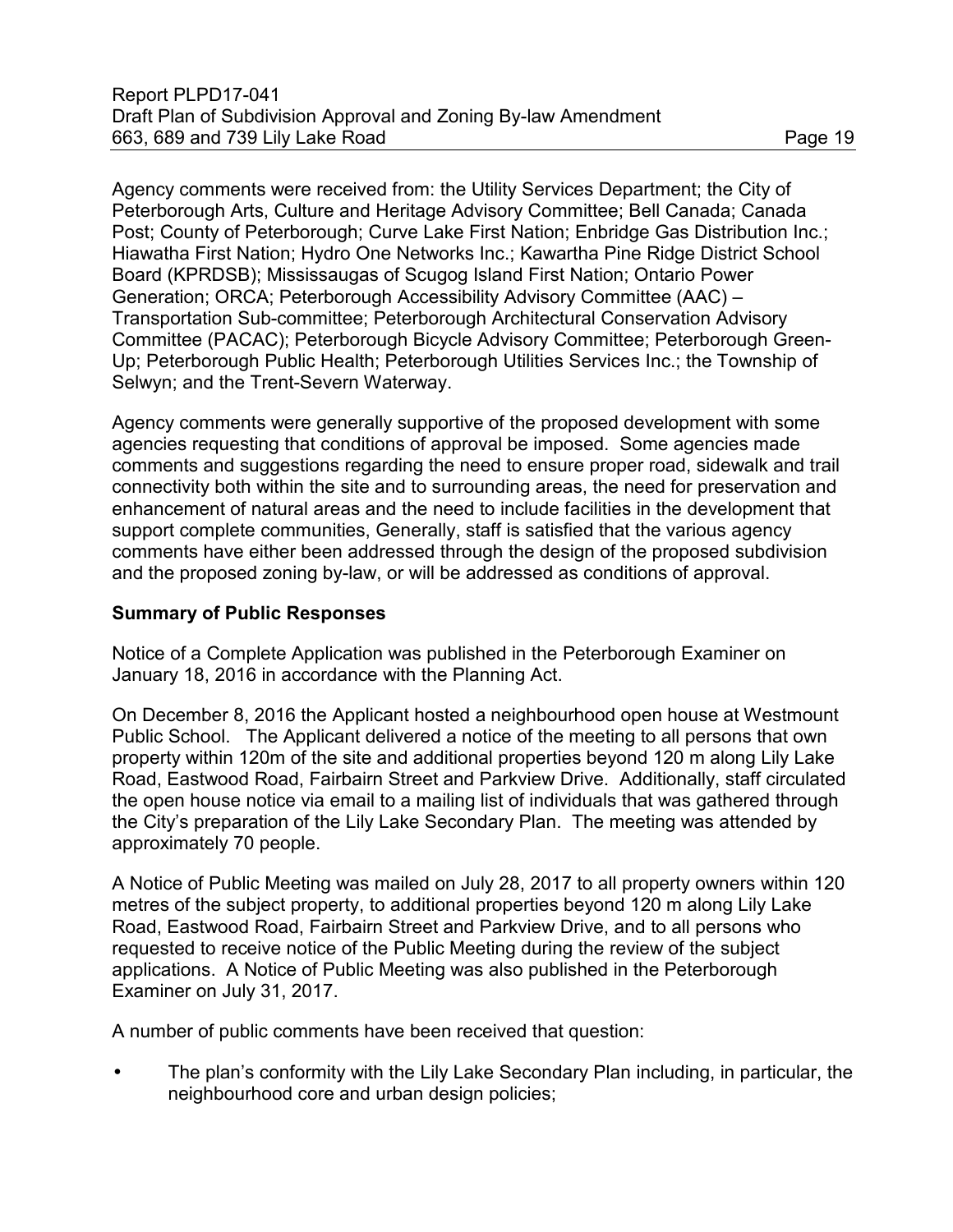- The need for additional services in the site such as professional offices, shopping, and childcare;
- The appropriateness of utilizing the City's existing Official Plan to evaluate new development
- The need for solutions to address potential traffic impacts generated by the plan;
- The need for strict development phasing in light of traffic-related development restrictions in the Lily Lake area and the need to ensure that the initial development of the area is clustered in a way that facilitates consolidation of servicing and a sense of community;
- The timing for the creation of pedestrian and cycling connections to external locations;
- The adequacy of environmental protection included in the plan, including the adequacy of the plan's setback from the Jackson Creek East PSW, potential impacts on the Jackson Creek Valley, impacts on existing tree cover and woodlands, and impacts on species at risk;
- The adequacy of the proposed stormwater management regime and the need for a detailed plan regarding Low Impact Development (LID);
- The adequacy of trails and parkland being provided in the plan and their connectivity to nearby natural features such as the Jackson Creek Valley; and,
- The need for enhanced building and development standards that foster energy efficiency over and above standards in the Ontario Building Code.

In staff's opinion, the proposed plan has either addressed these concerns through its design and proposed zoning, or can address these concerns through conditions of approval.

## **Summary**

In staff's opinion, the proposed Draft Plan of Subdivision has been planned in accordance with the Lily Lake Secondary Plan. Accordingly, staff recommends that approval be granted for the proposed Draft Plan of Subdivision and Zoning By-law Amendment for the following reasons: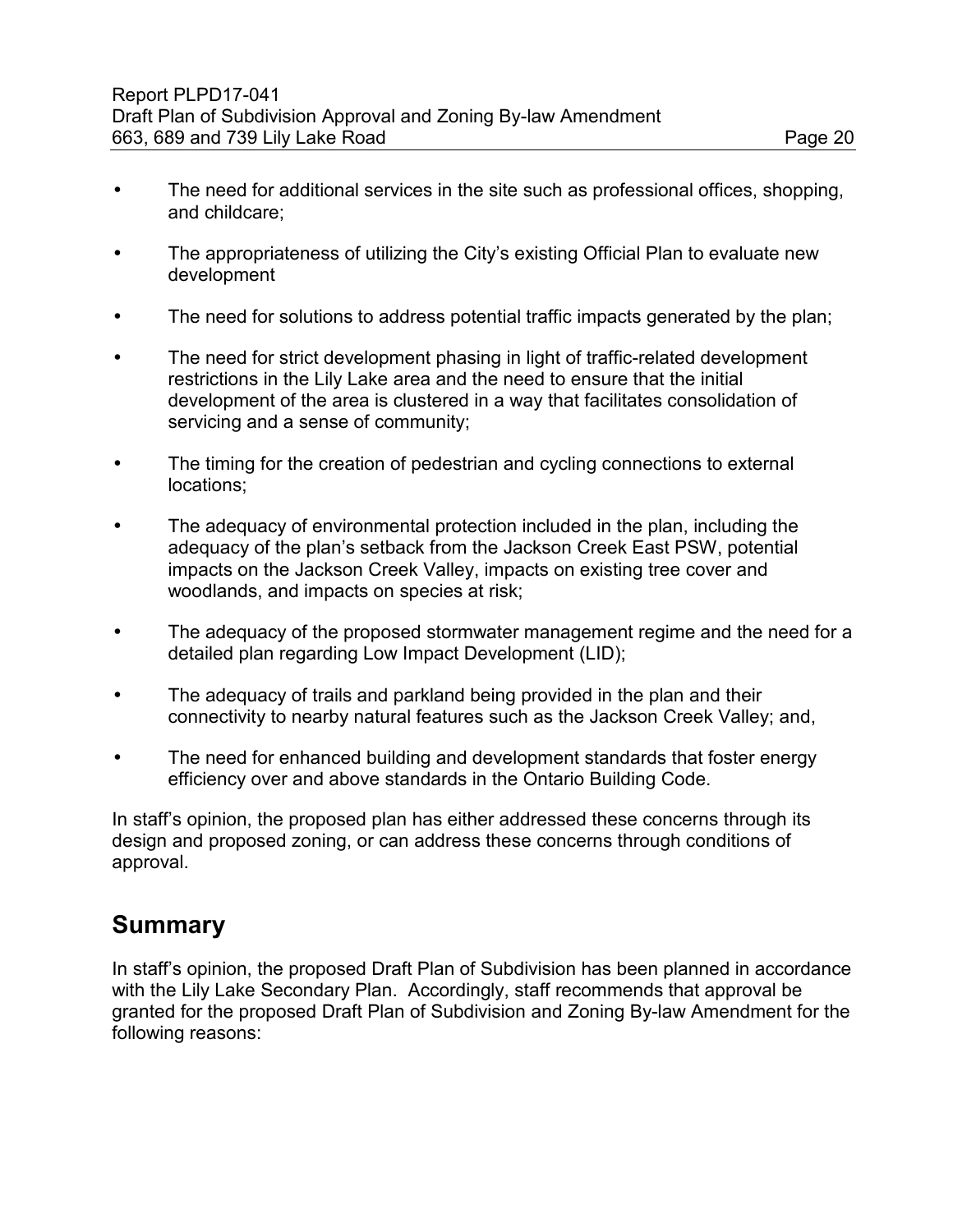- 1. The plan will provide additional residential land for the City thus helping to ensure that the City has an appropriate lot inventory pursuant to the Provincial Policy Statement;
- 2. The plan facilitates the planned build-out of the Lily Lake Secondary Plan area;
- 3. The plan is consistent with the matters of Provincial Interest as established under the Planning Act, does not conflict with any Provincial Plan, and complies with the City Official Plan; and,
- 4. The plan has addressed all matters considered during the review pursuant to Section 51(24) of the Planning Act and/or will address any outstanding matters through the Conditions of Draft Plan Approval prior to the issuance of Final Approval.

Submitted by,

Jeffrey Humble, MCIP, RPP Director, Planning and Development Services